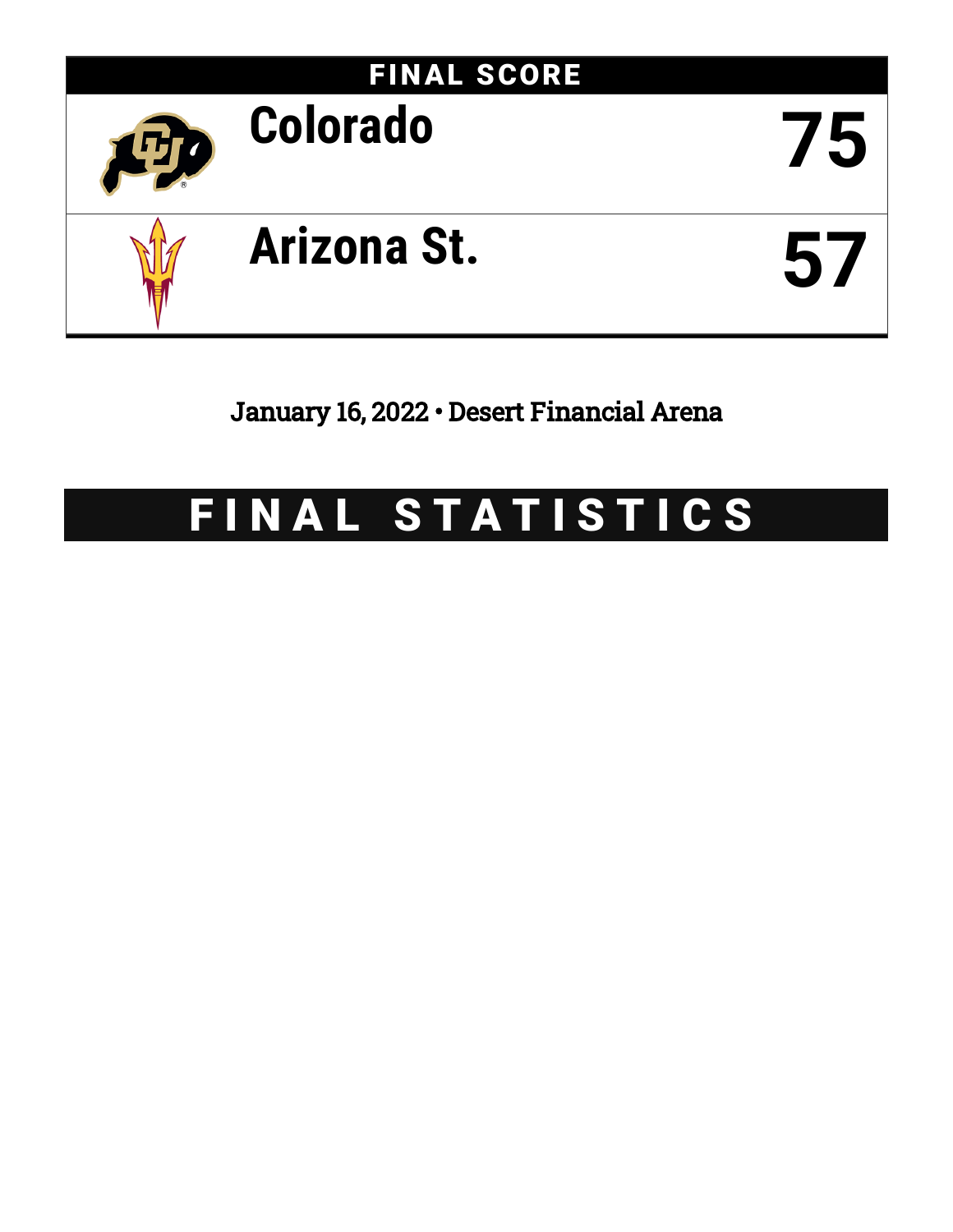#### **Official Box Score Colorado vs Arizona St. Game Totals -- Final Statistics January 16, 2022 at Desert Financial Arena**



# **Colorado 75**

| No.               | Plaver                 | S  | <b>Pts</b>    | FG       | 3FG       | FТ        | 0 <sub>R</sub> | DR             | TR             | PF             | A                    | TO | <b>B</b> lk | Stl | Min | $+/-$          |
|-------------------|------------------------|----|---------------|----------|-----------|-----------|----------------|----------------|----------------|----------------|----------------------|----|-------------|-----|-----|----------------|
| 03                | BARTHELEMY, KEESHAWN   | G  | 16            | $4 - 9$  | $2 - 5$   | $6 - 9$   | 0              | 9              | 9              | 0              | 4                    | 0  | 0           |     | 25  | 15             |
| $12 \overline{ }$ | WALKER, JABARI         | F. | 18            | $7 - 14$ | $2 - 5$   | $2 - 2$   |                | 12             | 13             | 3              | 2                    |    | 0           | 0   | 27  | 19             |
| 21                | <b>BATTEY, EVAN</b>    | F  | 11            | $5-9$    | $1 - 2$   | $0 - 0$   | 1.             |                | 2              | 3              | 3                    |    |             | 0   | 28  | 24             |
| 23                | DA SILVA, TRISTAN      | F. | 11            | $4-9$    | $3 - 5$   | $0 - 0$   | $\overline{2}$ | 2              | 4              | $\overline{4}$ | 1                    |    |             | 0   | 25  | 19             |
| 24                | PARQUET, ELIJAH        | G  | 0             | $0 - 4$  | $0 - 3$   | $0 - 0$   | $\Omega$       | $\Omega$       | 0              |                | 0                    | 0  | 0           | 0   | 27  | 13             |
| 00                | O'BRIEN, LUKE          | G  | $\mathcal{P}$ | $0 - 1$  | $0 - 0$   | $2 - 2$   |                |                | $\overline{2}$ | $\mathcal{P}$  | 1                    | 2  |             | 0   | 10  | $-4$           |
| 01                | HAMMOND III, JULIAN    | G  | $\Omega$      | $0 - 1$  | $0 - 1$   | $0 - 0$   | $\Omega$       | 0              | 0              | 0              | 1                    | 0  | 0           | 0   | 3   | 5              |
| 02                | SIMPSON, K.J.          | G  | 9             | $3 - 4$  | $1 - 2$   | $2 - 2$   | $\Omega$       | 1              | 1              | $\mathcal{P}$  | 2                    | 4  | $\Omega$    | 2   | 20  | 5              |
| 32                | <b>CLIFFORD, NIQUE</b> | G  | 8             | $2 - 5$  | $1 - 2$   | $3 - 4$   | 1              | 6              |                |                | 2                    | 1  | 2           | 0   | 24  | $\overline{2}$ |
| 34                | LOVERING, LAWSON       | С  | 0             | $0 - 2$  | $0 - 0$   | $0 - 3$   | $\mathcal{P}$  | $\overline{4}$ | 6              | 0              | $\blacktriangleleft$ |    |             | 0   | 10  | -8             |
|                   | <b>TEAM</b>            |    |               |          |           |           | 2              | 0              | 2              | $\Omega$       |                      | 0  |             |     |     |                |
|                   | <b>TOTALS</b>          |    | 75.           | 25-58    | $10 - 25$ | $15 - 22$ | 10             | 36             | 46             | 16             | 17                   | 11 | 6           | 3   | 199 |                |

| Game                                | 25-58 | 43.1% | $10 - 25$ | 40.0% | $15 - 22$ | 68.2% |                                              |
|-------------------------------------|-------|-------|-----------|-------|-----------|-------|----------------------------------------------|
| 2nd Half                            | 11-28 | 39%   | 6-13      | 46%   | $10 - 12$ | 83%   |                                              |
| 1st Half                            | 14-30 | 47%   | 4-12      | 33%   | $5 - 10$  | 50%   | Technical Fouls: None.                       |
| <b>Shooting By Period</b><br>Period | FG    | FG%   | 3FG       | 3FG%  | FT        | FT%   | Last FG: 2nd-00:16<br>Largest lead: By 18 at |

# **Arizona St. 57**

| No. | Plaver                  | S  | Pts           | FG.      | 3FG      | FТ        | OR           | DR | TR            | PF | A | TO       | <b>B</b> lk    | Stl | Min | $+/-$        |
|-----|-------------------------|----|---------------|----------|----------|-----------|--------------|----|---------------|----|---|----------|----------------|-----|-----|--------------|
| 00  | HORNE, DJ               | G  | 9             | 4-11     | 1-5      | $0 - 0$   | 0            | 3  | 3             | 2  | 2 |          | 0              | 2   | 34  | $-21$        |
| 03  | <b>JACKSON, MARREON</b> | G  | 3             | $1 - 4$  | $0 - 3$  | $1 - 2$   | $\mathbf{0}$ | 4  | 4             | 2  | 0 | 2        | 0              |     | 19  | -9           |
| 04  | LAWRENCE, KIMANI        | F. | 2             | 1-8      | $0 - 1$  | $0 - 0$   |              | 2  | 3             | 2  |   | 1        | $\overline{2}$ | 2   | 22  | $-24$        |
| 05  | HEATH, JAY              | G  | 15            | $4 - 7$  | $3-5$    | $4 - 4$   | $\Omega$     | 4  | 4             |    |   |          | 0              |     | 29  | $-23$        |
| 32  | GAFFNEY, ALONZO         | F. | 0             | $0 - 4$  | $0 - 3$  | $0 - 0$   | 0            | 3  | 3             | 4  | 0 | $\Omega$ | 0              | 0   | 21  | $-11$        |
| 01  | MUHAMMAD, LUTHER        | G  | 10            | $4 - 11$ | $1 - 2$  | $1 - 2$   | 0            | 2  | $\mathcal{P}$ |    |   | 1        | $\Omega$       | 2   | 26  | $-2$         |
| 02  | <b>GRAHAM, JALEN</b>    | F. | 16            | $5 - 11$ | $0 - 1$  | $6 - 7$   | 2            | 3  | 5             | 3  |   | 2        |                | 0   | 20  | -1           |
| 14  | <b>BOAKYE, ENOCH</b>    | C  | $\mathcal{P}$ | $1 - 1$  | $0 - 0$  | $0 - 0$   | $\Omega$     | 3  | 3             | 2  | 0 | $\Omega$ | 0              | 0   | 17  | $\mathbf{0}$ |
| 55  | NEAL, JAMIYA            | F  | 0             | $0 - 2$  | $0 - 1$  | $0 - 0$   | 0            |    |               | 2  |   | 0        | 0              | 0   | 11  | 1            |
|     | <b>TEAM</b>             |    |               |          |          |           | 2            |    | 3             | 0  |   | 0        |                |     |     |              |
|     | <b>TOTALS</b>           |    |               | 57 20-59 | $5 - 21$ | $12 - 15$ | 5.           | 26 | 31            | 19 | 7 | 8        | 3              | 8   | 199 |              |

| Game                                | 20-59    | 33.9% | $5 - 21$ | 23.8% | $12 - 15$ | 80.0% |   |
|-------------------------------------|----------|-------|----------|-------|-----------|-------|---|
| 2nd Half                            | $9 - 29$ | 31%   | $2 - 10$ | 20%   | $3 - 4$   | 75%   |   |
| 1st Half                            | 11-30    | 37%   | $3 - 11$ | 27%   | $9 - 11$  | 82%   | Τ |
| <b>Shooting By Period</b><br>Period | FG       | FG%   | 3FG      | 3FG%  | FT        | FT%   |   |

*Last FG:* 2nd-00:44 *Largest lead:* By 0 at *Technical Fouls:* None.

Per Poss

 $\frac{15}{1.103}$ <br>33/68

0.838 26/68

| Game Notes:                                         | <b>Score</b>                                   | 1st | 2 <sub>nd</sub> | <b>TOT</b> | <b>Points</b>     | COLO | <b>ASU</b> |
|-----------------------------------------------------|------------------------------------------------|-----|-----------------|------------|-------------------|------|------------|
| Officials: Michael Greenstein, Deron White, Marques | COLO                                           | 37  | 38              | 75         | In the Paint      | 24   | 22         |
| <b>Pettigrew</b><br>Attendance: 7548                | ASU                                            | 34  | 23              | 57         | Off Turns         |      |            |
|                                                     |                                                |     |                 |            | 2nd Chance        |      |            |
| Start Time: 03:00 AM<br>Conference Game:            | COLO led for 39:32. ASU led for 0:00.          |     |                 |            | <b>Fast Break</b> |      |            |
|                                                     | Game was tied for 0:0.<br>Timae tiad: <b>N</b> |     | And Changer 0   |            | Bench             | 19   | 28         |

**f C for f** Lead Changes: 0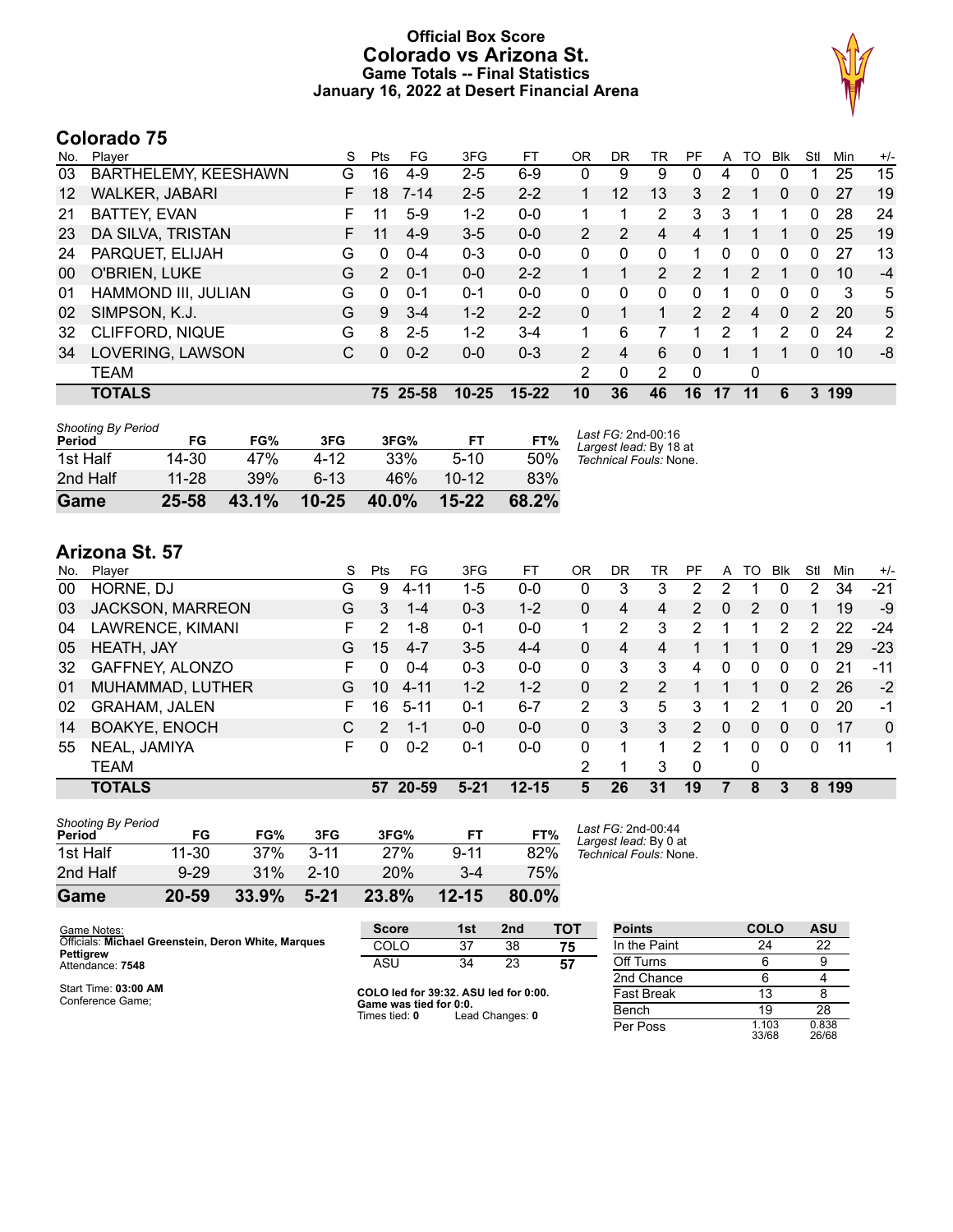#### **Official Box Score Colorado vs Arizona St. First Half Statistics Only January 16, 2022 at Desert Financial Arena**



# **Colorado 37**

| No. | Plaver                | S  | <b>Pts</b>    | <b>FG</b> | 3FG      | <b>FT</b> | <b>OR</b> | <b>DR</b> | <b>TR</b>      | PF             | A        | TO            | <b>B</b> lk  | Stl          | Min | $+/-$ |
|-----|-----------------------|----|---------------|-----------|----------|-----------|-----------|-----------|----------------|----------------|----------|---------------|--------------|--------------|-----|-------|
| 03  | BARTHELEMY, KEESHAWN  | G  | 9             | $3 - 5$   | $1 - 2$  | $2 - 3$   | 0         | 4         | 4              |                |          | 0             |              |              | 14  | 7     |
| 12  | <b>WALKER, JABARI</b> | F  | 9             | $4 - 7$   | $1 - 4$  | $0 - 0$   | 0         |           | 7              | $\overline{2}$ | 2        | 0             | 0            | 0            | 14  | 11    |
| 21  | <b>BATTEY, EVAN</b>   | F  | 6             | $3 - 4$   | $0 - 0$  | $0 - 0$   | 0         | 0         | 0              | 2              | 1        |               |              | 0            | 10  | 11    |
| 23  | DA SILVA, TRISTAN     | F. | 8             | $3-6$     | $2 - 3$  | $0 - 0$   | 0         | 1         |                | $\overline{2}$ |          | 0             | 0            | 0            | 15  | 11    |
| 24  | PARQUET, ELIJAH       | G  | 0             | $0 - 1$   | $0 - 0$  | $0 - 0$   | 0         | 0         | 0              | 1              | 0        | $\Omega$      | $\Omega$     | 0            | 11  | 2     |
| 00  | O'BRIEN, LUKE         | G  | $\Omega$      | $0 - 0$   | $0 - 0$  | $0 - 0$   | 0         | $\Omega$  | 0              | 1              | $\Omega$ | $\mathcal{P}$ | $\Omega$     | $\Omega$     | 6   | -8    |
| 01  | HAMMOND III, JULIAN   | G  | $\Omega$      | $0 - 1$   | $0 - 1$  | $0 - 0$   | 0         | 0         | $\Omega$       | 0              |          | 0             | $\Omega$     | $\Omega$     | 3   | 5     |
| 02  | SIMPSON, K.J.         | G  | $\mathcal{P}$ | $1 - 2$   | $0 - 1$  | $0 - 0$   | 0         | 0         | 0              |                | 0        |               | $\mathbf{0}$ | $\mathbf{0}$ | 8   | -6    |
| 32  | CLIFFORD, NIQUE       | G  | 3             | $0 - 2$   | $0 - 1$  | $3 - 4$   | 0         | 2         | 2              | 1              | 2        |               | 0            | 0            | 10  | $-10$ |
| 34  | LOVERING, LAWSON      | С  | $\Omega$      | $0 - 2$   | $0 - 0$  | $0 - 3$   | 2         | 4         | 6              | 0              |          |               |              | $\mathbf{0}$ | 10  | -8    |
|     | <b>TEAM</b>           |    |               | $0 - 0$   |          |           | 2         | 0         | $\overline{2}$ | 0              |          | 0             |              |              |     |       |
|     | <b>TOTALS</b>         |    | 37            | $14 - 30$ | $4 - 12$ | $5-10$    | 4         | 18        | 22             | 10             | 9        | 6             | 2            | 1            | 100 |       |

| <b>Shooting By Period</b><br>Period | FG        | FG%   | 3FG       | 3FG%  | <b>FT</b> | FT%   | Last FG Half: COLO 2nd-00:16 |
|-------------------------------------|-----------|-------|-----------|-------|-----------|-------|------------------------------|
| 1st Half                            | 14-30     | 47%   | 4-12      | 33%   | $5-10$    | 50%   |                              |
| Game                                | $25 - 58$ | 43.1% | $10 - 25$ | 40.0% | $15 - 22$ | 68.2% |                              |

# **Arizona St. 34**

| No. | Player                  | S  | <b>Pts</b>    | <b>FG</b> | 3FG      | <b>FT</b> | <b>OR</b> | DR       | <b>TR</b> | PF            | A        | TO | <b>Blk</b> | Stl | Min | $+/-$          |
|-----|-------------------------|----|---------------|-----------|----------|-----------|-----------|----------|-----------|---------------|----------|----|------------|-----|-----|----------------|
| 00  | HORNE, DJ               | G  |               | $3 - 7$   | 1-4      | $0 - 0$   | 0         | 2        | 2         |               | 2        | 0  |            |     | 17  | -8             |
| 03  | <b>JACKSON, MARREON</b> | G  |               | $0 - 1$   | $0 - 1$  | $1 - 2$   | $\Omega$  | 3        | 3         | $\mathcal{P}$ | $\Omega$ |    | 0          |     |     | $-2$           |
| 04  | LAWRENCE, KIMANI        | F  | 0             | $0 - 5$   | $0 - 1$  | $0-0$     | 1         |          | 2         |               |          |    | 2          |     | 12  | $-17$          |
| 05  | HEATH, JAY              | G  | 5             | $1 - 2$   | $1 - 1$  | $2 - 2$   | 0         | 2        | 2         | 0             | 0        | 0  | 0          | 0   | 13  | -9             |
| 32  | GAFFNEY, ALONZO         | F. | 0             | $0 - 3$   | $0 - 2$  | $0 - 0$   | 0         |          |           |               | 0        | 0  | 0          | 0   | 12  | -7             |
| 01  | MUHAMMAD, LUTHER        | G  | 8             | $3 - 7$   | $1 - 1$  | $1 - 2$   | 0         |          |           | 0             |          |    | 0          |     | 15  | $\overline{7}$ |
| 02  | <b>GRAHAM, JALEN</b>    | F  | 11            | $3 - 3$   | $0 - 0$  | $5 - 5$   |           | $\Omega$ |           | 2             |          |    |            | 0   | 9   | 10             |
| 14  | <b>BOAKYE, ENOCH</b>    |    | $\mathcal{P}$ | $1 - 1$   | $0 - 0$  | $0 - 0$   | 0         | 2        | 2         | $\mathcal{P}$ | $\Omega$ | 0  | $\Omega$   | 0   | 8   | 8              |
| 55  | NEAL, JAMIYA            | F  | 0             | $0 - 1$   | $0 - 1$  | $0 - 0$   | 0         |          |           | 1             | 1        | 0  | 0          | 0   | 8   | 3              |
|     | <b>TEAM</b>             |    |               | $0 - 0$   |          |           |           | 1        | 2         | $\mathbf 0$   |          | 0  |            |     |     |                |
|     | <b>TOTALS</b>           |    | 34            | 11-30     | $3 - 11$ | $9 - 11$  | 3         | 14       | 17        | 10            | 6        | 4  | З          | 4   | 100 |                |

| <b>Shooting By Period</b><br>Period | FG    | FG%   | 3FG      | 3FG%  | FT        | FT%   |
|-------------------------------------|-------|-------|----------|-------|-----------|-------|
| 1st Half                            | 11-30 | 37%   | $3 - 11$ | 27%   | $9 - 11$  | 82%   |
| Game                                | 20-59 | 33.9% | $5-21$   | 23.8% | $12 - 15$ | 80.0% |

*Last FG Half:* ASU 2nd-00:44

| Game Notes:                                         | <b>Score</b> | 1st | 2 <sub>nd</sub> | <b>TOT</b> | <b>Points (This Period)</b> | <b>COLO ASU</b> |                |
|-----------------------------------------------------|--------------|-----|-----------------|------------|-----------------------------|-----------------|----------------|
| Officials: Michael Greenstein, Deron White, Marques | COLO         | 37  | 38              | 75         | In the Paint                | 16              | 12             |
| Pettigrew<br>Attendance: 7548                       | ASU          | 34  | 23              | 57         | Off Turns                   |                 |                |
|                                                     |              |     |                 |            | 2nd Chance                  |                 |                |
| Start Time: 03:00 AM<br>Conference Game:            |              |     |                 |            | <b>Fast Break</b>           |                 |                |
|                                                     |              |     |                 |            | Bench                       |                 | 21             |
|                                                     |              |     |                 |            | Per Poss                    | 0.974<br>17/38  | 0.944<br>16/36 |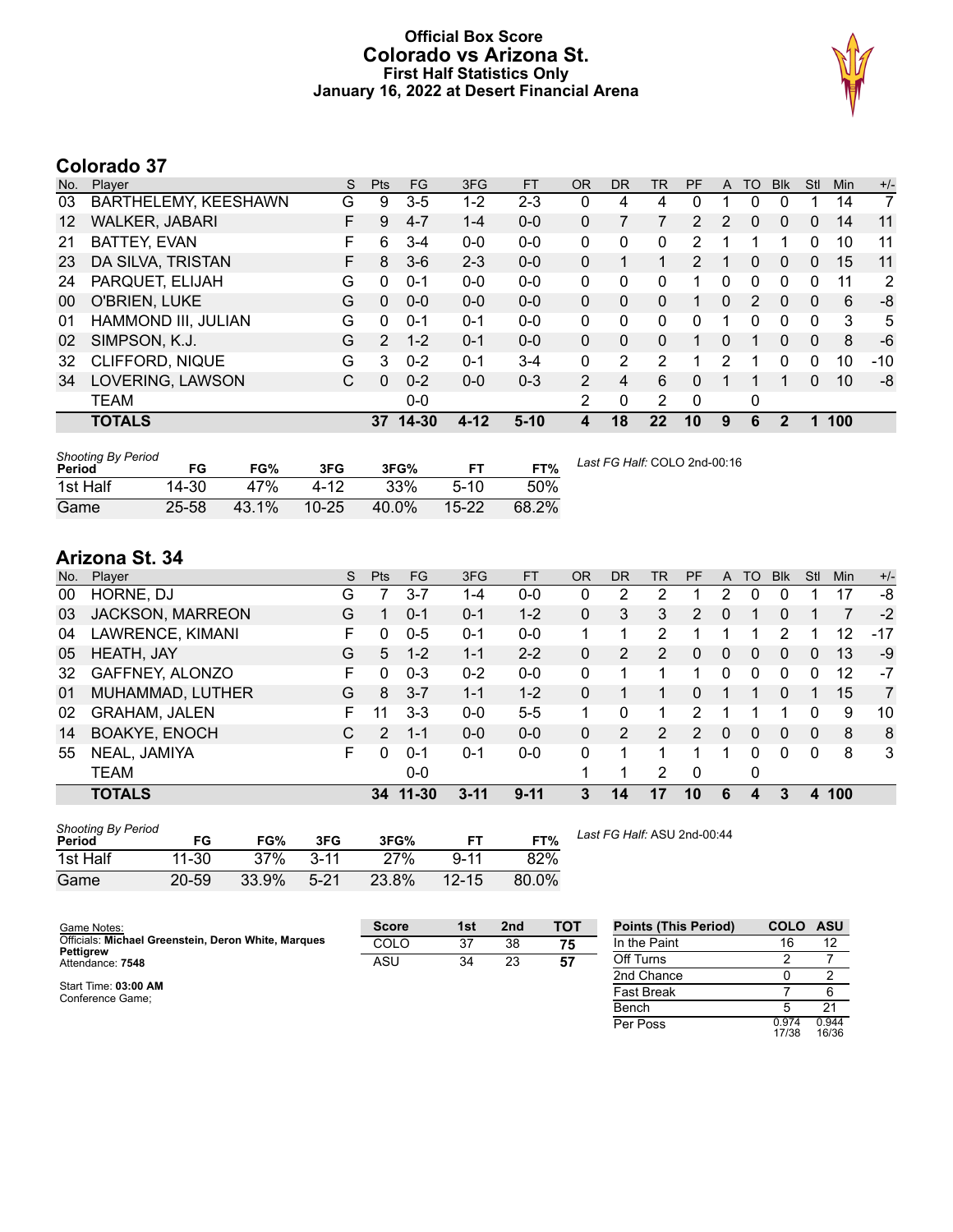#### **Official Play-By-Play Colorado vs Arizona St. First Half January 16, 2022 at Desert Financial Arena**



#### **Period 1**

<mark>Starters:</mark><br>Colorado: 3 BARTHELEMY,KEESHAWN (G); 12 WALKER,JABARI (F); 21 BATTEY,EVAN (F); 23 DA SILVA,TRISTAN (F); 24 PARQUET,ELIJAH (G);<br>**Arizona St.**: 0 HORNE,DJ (G); 3 JACKSON,MARREON (G); 4 LAWRENCE,KIMANI (F); 5 HEAT

| Time  | <b>VISITORS: Colorado</b>             | <b>Score</b> | <b>Margin</b>   | <b>HOME: Arizona St.</b>                |
|-------|---------------------------------------|--------------|-----------------|-----------------------------------------|
| 19:44 | GOOD! JUMPER by WALKER, JABARI        | $0 - 2$      | V <sub>2</sub>  |                                         |
| 19:44 | ASSIST by DA SILVA, TRISTAN           |              |                 |                                         |
| 19:20 |                                       |              |                 | MISSED LAYUP by LAWRENCE, KIMANI        |
| 19:20 | BLOCK by BATTEY, EVAN                 |              |                 |                                         |
| 19:20 |                                       |              |                 | REBOUND (OFF) by TEAM                   |
| 19:11 |                                       |              |                 | MISSED JUMPER by HEATH, JAY             |
| 19:06 | REBOUND (DEF) by BARTHELEMY, KEESHAWN |              |                 |                                         |
| 18:54 | GOOD! JUMPER by WALKER, JABARI [PNT]  | $0 - 4$      | V <sub>4</sub>  |                                         |
| 18:36 |                                       |              |                 | MISSED 3PTR by GAFFNEY, ALONZO          |
| 18:32 | REBOUND (DEF) by WALKER, JABARI       |              |                 |                                         |
| 18:23 | MISSED JUMPER by PARQUET, ELIJAH      |              |                 |                                         |
| 18:20 |                                       |              |                 | REBOUND (DEF) by LAWRENCE, KIMANI       |
| 18:14 |                                       |              |                 | MISSED 3PTR by JACKSON, MARREON         |
| 18:10 | REBOUND (DEF) by BARTHELEMY, KEESHAWN |              |                 |                                         |
| 18:02 | GOOD! JUMPER by WALKER, JABARI [PNT]  | $0 - 6$      | $V_6$           |                                         |
| 17:42 |                                       |              |                 | MISSED JUMPER by LAWRENCE, KIMANI [PNT] |
| 17:38 | REBOUND (DEF) by WALKER, JABARI       |              |                 |                                         |
| 17:26 | MISSED JUMPER by BATTEY, EVAN         |              |                 |                                         |
| 17:22 |                                       |              |                 | REBOUND (DEF) by JACKSON, MARREON       |
| 17:19 |                                       | $3-6$        | V <sub>3</sub>  | GOOD! 3PTR by HEATH, JAY [FB]           |
| 17:19 |                                       |              |                 | ASSIST by HORNE, DJ                     |
| 17:00 | GOOD! LAYUP by BATTEY, EVAN           | $3 - 8$      | V <sub>5</sub>  |                                         |
| 17:00 | ASSIST by WALKER, JABARI              |              |                 |                                         |
| 16:36 |                                       |              |                 | MISSED 3PTR by GAFFNEY, ALONZO          |
| 16:32 | REBOUND (DEF) by WALKER, JABARI       |              |                 |                                         |
| 16:28 | GOOD! LAYUP by BATTEY, EVAN [FB]      | $3 - 10$     | V <sub>7</sub>  |                                         |
| 16:28 | ASSIST by WALKER, JABARI              |              |                 |                                         |
| 16:24 |                                       |              |                 | TIMEOUT 30SEC                           |
| 16:24 |                                       |              |                 | SUB OUT: JACKSON, MARREON               |
| 16:24 |                                       |              |                 | SUB OUT: LAWRENCE, KIMANI               |
| 16:24 |                                       |              |                 | SUB OUT: HEATH, JAY                     |
| 16:24 |                                       |              |                 | SUB OUT: GAFFNEY, ALONZO                |
| 16:24 |                                       |              |                 | SUB IN: MUHAMMAD, LUTHER                |
| 16:24 |                                       |              |                 | SUB IN: GRAHAM, JALEN                   |
| 16:24 |                                       |              |                 | SUB IN: BOAKYE, ENOCH                   |
| 16:24 |                                       |              |                 | SUB IN: NEAL, JAMIYA                    |
| 16:12 |                                       |              |                 | MISSED 3PTR by HORNE, DJ                |
| 16:10 | REBOUND (DEF) by BARTHELEMY, KEESHAWN |              |                 |                                         |
| 15:54 | GOOD! JUMPER by BATTEY, EVAN          | $3 - 12$     | V <sub>9</sub>  |                                         |
| 15:32 |                                       |              |                 | MISSED 3PTR by HORNE, DJ                |
| 15:29 | REBOUND (DEF) by DA SILVA, TRISTAN    |              |                 |                                         |
| 15:17 | MISSED JUMPER by BARTHELEMY, KEESHAWN |              |                 |                                         |
| 15:14 |                                       |              |                 | REBOUND (DEF) by BOAKYE, ENOCH          |
| 15:00 |                                       |              |                 | MISSED LAYUP by MUHAMMAD, LUTHER        |
| 14:57 | REBOUND (DEF) by WALKER, JABARI       |              |                 |                                         |
| 14:51 | GOOD! 3PTR by WALKER, JABARI          | $3 - 15$     | V <sub>12</sub> |                                         |
| 14:51 | ASSIST by BARTHELEMY, KEESHAWN        |              |                 |                                         |
| 14:30 |                                       |              |                 | MISSED 3PTR by NEAL, JAMIYA             |
| 14:26 | REBOUND (DEF) by BARTHELEMY, KEESHAWN |              |                 |                                         |
| 14:11 | MISSED 3PTR by WALKER, JABARI         |              |                 |                                         |
| 14:07 |                                       |              |                 | REBOUND (DEF) by NEAL, JAMIYA           |
| 13:54 |                                       | $5 - 15$     | $V$ 10          | GOOD! LAYUP by MUHAMMAD, LUTHER         |
| 13:31 | TURNOVER by BATTEY, EVAN              |              |                 |                                         |
| 13:31 |                                       |              |                 | STEAL by HORNE, DJ                      |
| 13:25 |                                       |              |                 | MISSED JUMPER by MUHAMMAD, LUTHER       |
| 13:22 |                                       |              |                 | REBOUND (OFF) by GRAHAM, JALEN          |
| 13:19 |                                       | $7 - 15$     | V8              | GOOD! LAYUP by GRAHAM, JALEN            |
| 13:17 | TIMEOUT 30SEC                         |              |                 |                                         |
| 13:17 |                                       |              |                 | SUB OUT: HORNE, DJ                      |
| 13:17 |                                       |              |                 | SUB IN: JACKSON, MARREON                |
| 13:17 | SUB OUT: BARTHELEMY, KEESHAWN         |              |                 |                                         |
| 13:17 | SUB OUT: WALKER, JABARI               |              |                 |                                         |
| 13:17 | SUB OUT: BATTEY, EVAN                 |              |                 |                                         |
| 13:17 | SUB OUT: DA SILVA, TRISTAN            |              |                 |                                         |
| 13:17 | SUB IN: O'BRIEN, LUKE                 |              |                 |                                         |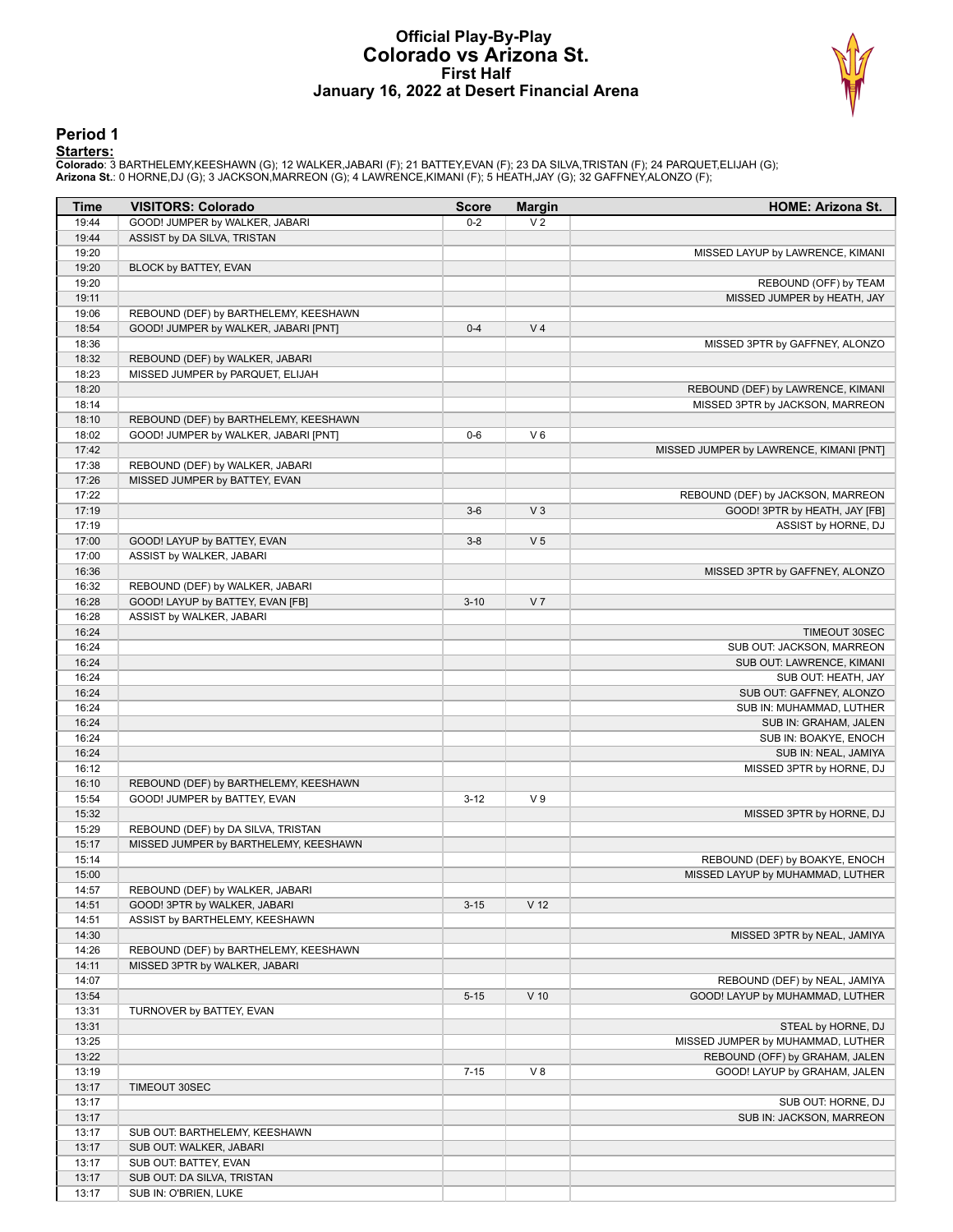| Time           | <b>VISITORS: Colorado</b>                               | <b>Score</b> | <b>Margin</b>  | <b>HOME: Arizona St.</b>                              |
|----------------|---------------------------------------------------------|--------------|----------------|-------------------------------------------------------|
| 13:17          | SUB IN: SIMPSON, K.J.                                   |              |                |                                                       |
| 13:17          | SUB IN: CLIFFORD, NIQUE                                 |              |                |                                                       |
| 13:17          | SUB IN: LOVERING, LAWSON                                |              |                |                                                       |
| 13:08          |                                                         |              |                | FOUL by GRAHAM, JALEN [PNT]                           |
| 12:59          |                                                         |              |                | FOUL by NEAL, JAMIYA [PNT]                            |
| 12:59<br>12:59 | MISSED FT by CLIFFORD, NIQUE<br>REBOUND (DEADB) by TEAM |              |                |                                                       |
| 12:59          | GOOD! FT by CLIFFORD, NIQUE                             | $7 - 16$     | V <sub>9</sub> |                                                       |
| 12:47          |                                                         | $10 - 16$    | $V_6$          | GOOD! 3PTR by MUHAMMAD, LUTHER                        |
| 12:47          |                                                         |              |                | ASSIST by GRAHAM, JALEN                               |
| 12:25          | SUB OUT: PARQUET, ELIJAH                                |              |                |                                                       |
| 12:25          | SUB IN: DA SILVA, TRISTAN                               |              |                |                                                       |
| 12:23          | MISSED DUNK by LOVERING, LAWSON [PNT]                   |              |                |                                                       |
| 12:23          |                                                         |              |                | BLOCK by GRAHAM, JALEN                                |
| 12:18          |                                                         |              |                | REBOUND (DEF) by JACKSON, MARREON                     |
| 12:15          | FOUL by O'BRIEN, LUKE [PNT]                             |              |                |                                                       |
| 12:07          |                                                         | $12 - 16$    | V <sub>4</sub> | GOOD! by BOAKYE, ENOCH [PNT]                          |
| 11:56          |                                                         |              |                | FOUL by JACKSON, MARREON [PNT]                        |
| 11:56          | <b>TIMEOUT MEDIA</b>                                    |              |                |                                                       |
| 11:36          | TURNOVER by O'BRIEN, LUKE                               |              |                |                                                       |
| 11:36          |                                                         |              |                | STEAL by JACKSON, MARREON                             |
| 11:34          | FOUL by SIMPSON, K.J.                                   |              |                |                                                       |
| 11:34          |                                                         | $13 - 16$    | V <sub>3</sub> | GOOD! FT by JACKSON, MARREON [FB]                     |
| 11:34<br>11:30 | REBOUND (DEF) by CLIFFORD, NIQUE                        |              |                | MISSED FT by JACKSON, MARREON [FB]                    |
| 11:26          | MISSED 3PTR by SIMPSON, K.J.                            |              |                |                                                       |
| 11:24          |                                                         |              |                | REBOUND (DEF) by TEAM                                 |
| 11:21          |                                                         |              |                | SUB OUT: NEAL, JAMIYA                                 |
| 11:21          |                                                         |              |                | SUB IN: HEATH, JAY                                    |
| 11:05          |                                                         | $15 - 16$    | V <sub>1</sub> | GOOD! JUMPER by GRAHAM, JALEN [PNT]                   |
| 10:49          | MISSED 3PTR by DA SILVA, TRISTAN                        |              |                |                                                       |
| 10:46          |                                                         |              |                | REBOUND (DEF) by JACKSON, MARREON                     |
| 10:35          |                                                         |              |                | TURNOVER by GRAHAM, JALEN [PNT]                       |
| 10:35          | SUB OUT: O'BRIEN, LUKE                                  |              |                |                                                       |
| 10:35          | SUB OUT: LOVERING, LAWSON                               |              |                |                                                       |
| 10:35          | SUB IN: WALKER, JABARI                                  |              |                |                                                       |
| 10:35          | SUB IN: BATTEY, EVAN                                    |              |                |                                                       |
| 10:35          |                                                         |              |                | SUB OUT: GRAHAM, JALEN                                |
| 10:35          |                                                         |              |                | SUB IN: LAWRENCE, KIMANI                              |
| 10:22          | GOOD! LAYUP by SIMPSON, K.J. [PNT]                      | $15 - 18$    | $V_3$          |                                                       |
| 10:05<br>10:05 | FOUL by BATTEY, EVAN                                    |              |                |                                                       |
| 10:05          |                                                         |              |                | SUB OUT: MUHAMMAD, LUTHER<br>SUB IN: HORNE, DJ        |
| 09:55          |                                                         |              |                | FOUL by JACKSON, MARREON                              |
| 09:55          |                                                         |              |                | TURNOVER by JACKSON, MARREON                          |
| 09:55          |                                                         |              |                | SUB OUT: JACKSON, MARREON                             |
| 09:55          |                                                         |              |                | SUB OUT: BOAKYE, ENOCH                                |
| 09:55          |                                                         |              |                | SUB IN: GAFFNEY, ALONZO                               |
| 09:55          |                                                         |              |                | SUB IN: NEAL, JAMIYA                                  |
| 09:38          | MISSED LAYUP by DA SILVA, TRISTAN [PNT]                 |              |                |                                                       |
| 09:38          |                                                         |              |                | BLOCK by LAWRENCE, KIMANI                             |
| 09:37          | REBOUND (OFF) by TEAM                                   |              |                |                                                       |
| 09:37          |                                                         |              |                | FOUL by LAWRENCE, KIMANI [PNT]                        |
| 09:36          | TURNOVER by CLIFFORD, NIQUE [PNT]                       |              |                |                                                       |
| 09:13          |                                                         |              |                | MISSED JUMPER by GAFFNEY, ALONZO                      |
| 09:10          | REBOUND (DEF) by CLIFFORD, NIQUE                        |              |                |                                                       |
| 09:07          | GOOD! 3PTR by DA SILVA, TRISTAN [FB]                    | $15 - 21$    | $V_6$          |                                                       |
| 09:07          | ASSIST by BATTEY, EVAN                                  |              |                |                                                       |
| 08:50<br>08:50 |                                                         |              |                | TURNOVER by LAWRENCE, KIMANI<br>SUB OUT: NEAL, JAMIYA |
| 08:50          |                                                         |              |                | SUB IN: MUHAMMAD, LUTHER                              |
| 08:36          | TURNOVER by SIMPSON, K.J. [PNT]                         |              |                |                                                       |
| 08:36          |                                                         |              |                | STEAL by LAWRENCE, KIMANI                             |
| 08:29          |                                                         | $17 - 21$    | V <sub>4</sub> | GOOD! JUMPER by HORNE, DJ [PNT]                       |
| 08:29          |                                                         |              |                | ASSIST by LAWRENCE, KIMANI                            |
| 08:03          | MISSED JUMPER by DA SILVA, TRISTAN [PNT]                |              |                |                                                       |
| 08:02          |                                                         |              |                | REBOUND (DEF) by HORNE, DJ                            |
| 08:02          | FOUL by DA SILVA, TRISTAN                               |              |                |                                                       |
| 08:02          | SUB OUT: CLIFFORD, NIQUE                                |              |                |                                                       |
| 08:02          | SUB IN: HAMMOND III, JULIAN                             |              |                |                                                       |
| 07:48          |                                                         |              |                | MISSED 3PTR by HORNE, DJ                              |
| 07:44          | REBOUND (DEF) by WALKER, JABARI                         |              |                |                                                       |
| 07:34          | MISSED 3PTR by WALKER, JABARI                           |              |                |                                                       |
| 07:31          |                                                         |              |                | REBOUND (DEF) by HEATH, JAY                           |
| 07:23          |                                                         |              |                | MISSED 3PTR by LAWRENCE, KIMANI                       |
| 07:20          | REBOUND (DEF) by WALKER, JABARI                         |              |                |                                                       |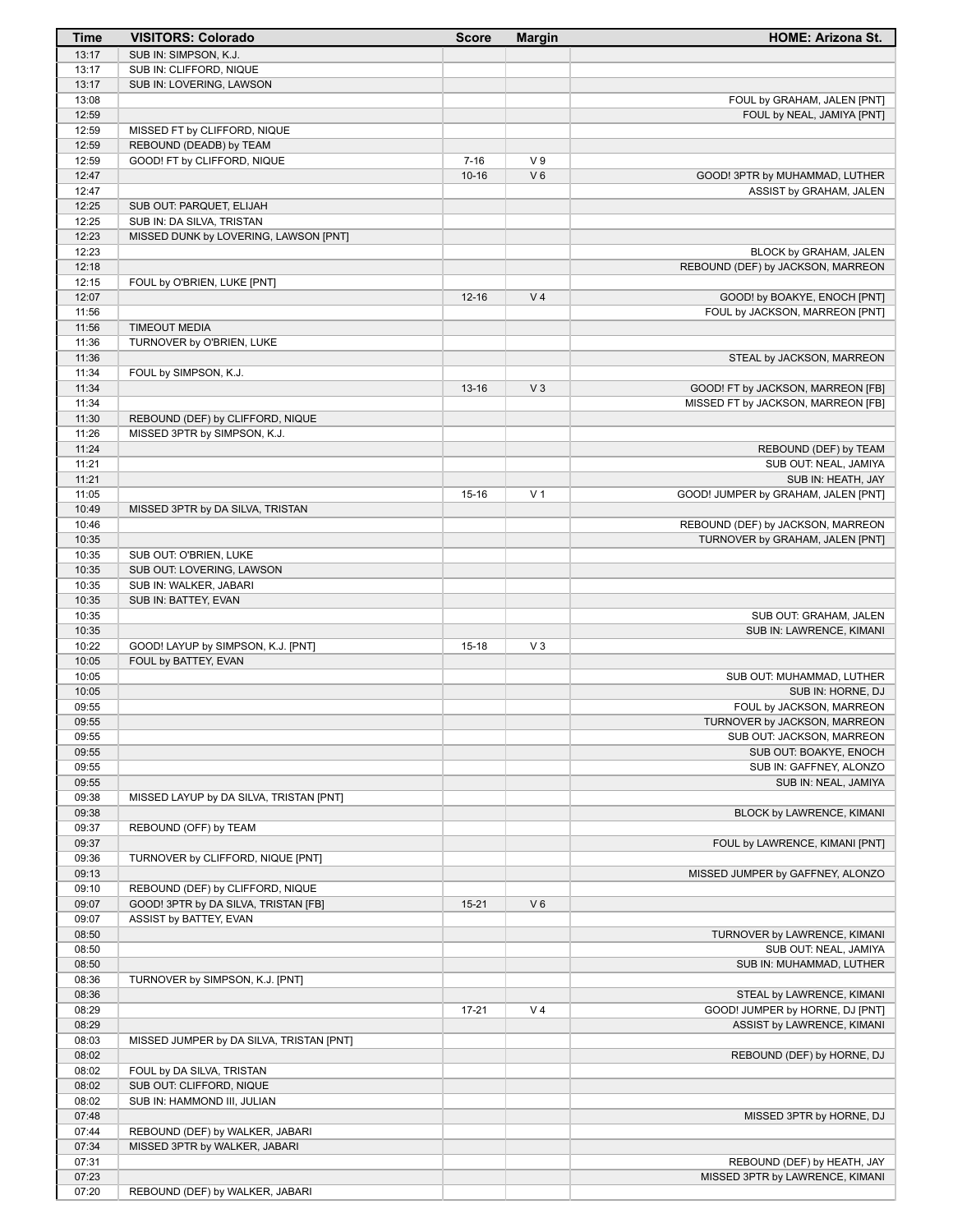| Time           | <b>VISITORS: Colorado</b>                                                      | <b>Score</b> | <b>Margin</b>  | <b>HOME: Arizona St.</b>          |
|----------------|--------------------------------------------------------------------------------|--------------|----------------|-----------------------------------|
| 07:10          | MISSED 3PTR by HAMMOND III, JULIAN                                             |              |                |                                   |
| 07:06          |                                                                                |              |                | REBOUND (DEF) by HEATH, JAY       |
| 06:59          | FOUL by BATTEY, EVAN [PNT]                                                     |              |                |                                   |
| 06:59          | <b>TIMEOUT MEDIA</b>                                                           |              |                |                                   |
| 06:59<br>06:59 | SUB OUT: SIMPSON, K.J.<br>SUB OUT: BATTEY, EVAN                                |              |                |                                   |
| 06:59          | SUB IN: BARTHELEMY, KEESHAWN                                                   |              |                |                                   |
| 06:59          | SUB IN: LOVERING, LAWSON                                                       |              |                |                                   |
| 06:36          |                                                                                |              |                | MISSED LAYUP by LAWRENCE, KIMANI  |
| 06:33          | REBOUND (DEF) by WALKER, JABARI                                                |              |                |                                   |
| 06:19          | GOOD! 3PTR by BARTHELEMY, KEESHAWN                                             | $17 - 24$    | V <sub>7</sub> |                                   |
| 06:19          | ASSIST by HAMMOND III, JULIAN                                                  |              |                |                                   |
| 06:05          |                                                                                | 19-24        | V <sub>5</sub> | GOOD! JUMPER by MUHAMMAD, LUTHER  |
| 05:50          | GOOD! JUMPER by DA SILVA, TRISTAN [PNT]                                        | 19-26        | V <sub>7</sub> |                                   |
| 05:23          |                                                                                |              |                | MISSED JUMPER by HORNE, DJ        |
| 05:19          | REBOUND (DEF) by LOVERING, LAWSON                                              |              |                |                                   |
| 05:08<br>05:08 | GOOD! 3PTR by DA SILVA, TRISTAN                                                | 19-29        | $V$ 10         |                                   |
| 04:43          | ASSIST by LOVERING, LAWSON<br>FOUL by DA SILVA, TRISTAN                        |              |                |                                   |
| 04:43          |                                                                                | 20-29        | V <sub>9</sub> | GOOD! FT by HEATH, JAY            |
| 04:43          |                                                                                |              |                | SUB OUT: LAWRENCE, KIMANI         |
| 04:43          |                                                                                |              |                | SUB OUT: GAFFNEY, ALONZO          |
| 04:43          |                                                                                |              |                | SUB IN: GRAHAM, JALEN             |
| 04:43          |                                                                                |              |                | SUB IN: BOAKYE, ENOCH             |
| 04:43          | SUB OUT: HAMMOND III, JULIAN                                                   |              |                |                                   |
| 04:43          | SUB OUT: DA SILVA, TRISTAN                                                     |              |                |                                   |
| 04:43          | SUB IN: PARQUET, ELIJAH                                                        |              |                |                                   |
| 04:43          | SUB IN: CLIFFORD, NIQUE                                                        |              |                |                                   |
| 04:43<br>04:29 |                                                                                | $21 - 29$    | V8             | GOOD! FT by HEATH, JAY            |
| 04:29          | MISSED FT by LOVERING, LAWSON                                                  |              |                | FOUL by BOAKYE, ENOCH             |
| 04:29          | REBOUND (DEADB) by TEAM                                                        |              |                |                                   |
| 04:29          | MISSED FT by LOVERING, LAWSON                                                  |              |                |                                   |
| 04:28          |                                                                                |              |                | REBOUND (DEF) by BOAKYE, ENOCH    |
| 04:15          |                                                                                | 23-29        | $V_6$          | GOOD! JUMPER by GRAHAM, JALEN     |
| 04:15          |                                                                                |              |                | ASSIST by HORNE, DJ               |
| 04:15          | FOUL by WALKER, JABARI                                                         |              |                |                                   |
| 04:15          |                                                                                | 24-29        | V <sub>5</sub> | GOOD! FT by GRAHAM, JALEN         |
| 03:55          | MISSED 3PTR by WALKER, JABARI                                                  |              |                |                                   |
| 03:52<br>03:52 | REBOUND (OFF) by TEAM                                                          |              |                |                                   |
| 03:33          | <b>TIMEOUT MEDIA</b><br>MISSED 3PTR by CLIFFORD, NIQUE                         |              |                |                                   |
| 03:28          |                                                                                |              |                | REBOUND (DEF) by HORNE, DJ        |
| 03:16          |                                                                                |              |                | MISSED JUMPER by MUHAMMAD, LUTHER |
| 03:13          | REBOUND (DEF) by LOVERING, LAWSON                                              |              |                |                                   |
| 03:13          |                                                                                |              |                | FOUL by BOAKYE, ENOCH             |
| 03:13          |                                                                                |              |                | SUB OUT: BOAKYE, ENOCH            |
| 03:13          |                                                                                |              |                | SUB IN: GAFFNEY, ALONZO           |
| 03:13          | MISSED FT by LOVERING, LAWSON                                                  |              |                |                                   |
| 03:13          |                                                                                |              |                | REBOUND (DEF) by GAFFNEY, ALONZO  |
| 02:58<br>02:58 | FOUL by WALKER, JABARI [PNT]                                                   | 25-29        | V <sub>4</sub> |                                   |
| 02:58          | SUB OUT: WALKER, JABARI                                                        |              |                | GOOD! FT by GRAHAM, JALEN         |
| 02:58          | SUB IN: O'BRIEN, LUKE                                                          |              |                |                                   |
| 02:58          |                                                                                | 26-29        | $V_3$          | GOOD! FT by GRAHAM, JALEN         |
| 02:49          | TURNOVER by O'BRIEN, LUKE                                                      |              |                |                                   |
| 02:49          |                                                                                |              |                | STEAL by MUHAMMAD, LUTHER         |
| 02:44          |                                                                                | 28-29        | V <sub>1</sub> | GOOD! LAYUP by HORNE, DJ [FB]     |
| 02:44          |                                                                                |              |                | ASSIST by MUHAMMAD, LUTHER        |
| 02:33          | GOOD! JUMPER by BARTHELEMY, KEESHAWN [FB/PNT]                                  | 28-31        | $V_3$          |                                   |
| 02:33          | ASSIST by CLIFFORD, NIQUE                                                      |              |                |                                   |
| 02:17<br>02:17 | FOUL by PARQUET, ELIJAH [PNT]                                                  | 29-31        | V <sub>2</sub> | GOOD! FT by GRAHAM, JALEN         |
| 02:17          |                                                                                | 30-31        | V <sub>1</sub> | GOOD! FT by GRAHAM, JALEN         |
| 02:04          |                                                                                |              |                | FOUL by GAFFNEY, ALONZO [PNT]     |
| 02:04          |                                                                                |              |                | SUB OUT: GAFFNEY, ALONZO          |
| 02:04          |                                                                                |              |                | SUB IN: LAWRENCE, KIMANI          |
| 02:04          | GOOD! FT by CLIFFORD, NIQUE                                                    | 30-32        | V <sub>2</sub> |                                   |
| 02:04          | GOOD! FT by CLIFFORD, NIQUE                                                    | 30-33        | $V_3$          |                                   |
| 01:52          |                                                                                |              |                | MISSED LAYUP by LAWRENCE, KIMANI  |
| 01:52          | BLOCK by LOVERING, LAWSON                                                      |              |                |                                   |
| 01:47          |                                                                                |              |                | REBOUND (OFF) by LAWRENCE, KIMANI |
| 01:45          |                                                                                |              |                | MISSED JUMPER by MUHAMMAD, LUTHER |
| 01:42<br>01:35 | REBOUND (DEF) by LOVERING, LAWSON<br>GOOD! LAYUP by BARTHELEMY, KEESHAWN [PNT] | 30-35        | V <sub>5</sub> |                                   |
| 01:35          | ASSIST by CLIFFORD, NIQUE                                                      |              |                |                                   |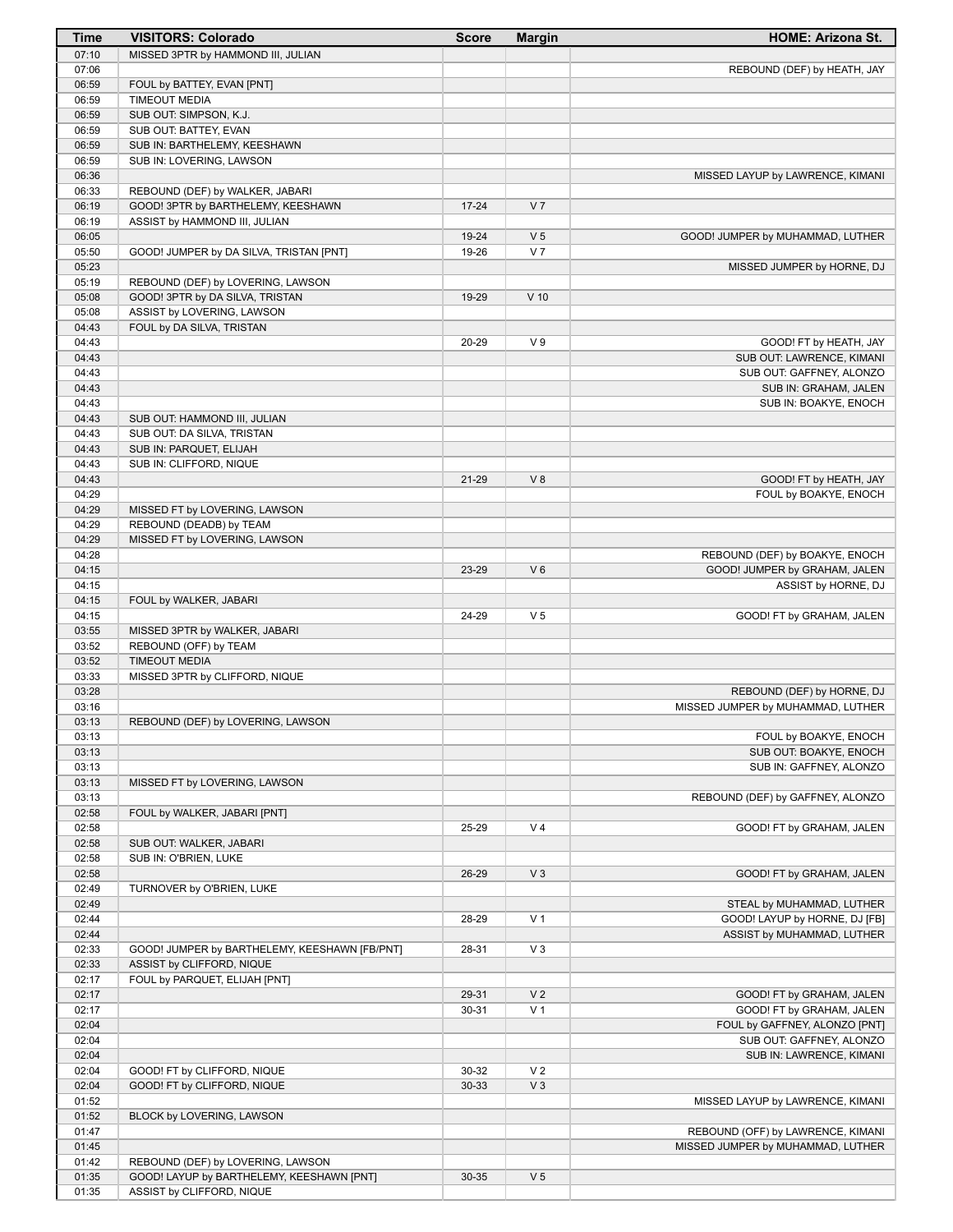| <b>Time</b> | <b>VISITORS: Colorado</b>              | <b>Score</b> | <b>Margin</b>  | <b>HOME: Arizona St.</b>          |
|-------------|----------------------------------------|--------------|----------------|-----------------------------------|
| 01:35       |                                        |              |                | FOUL by GRAHAM, JALEN [PNT]       |
| 01:35       |                                        |              |                | SUB OUT: GRAHAM, JALEN            |
| 01:35       |                                        |              |                | SUB OUT: HEATH, JAY               |
| 01:35       |                                        |              |                | SUB IN: GAFFNEY, ALONZO           |
| 01:35       |                                        |              |                | SUB IN: NEAL, JAMIYA              |
| 01:35       | SUB OUT: PARQUET, ELIJAH               |              |                |                                   |
| 01:35       | SUB IN: SIMPSON, K.J.                  |              |                |                                   |
| 01:35       | GOOD! FT by BARTHELEMY, KEESHAWN       | 30-36        | $V_6$          |                                   |
| 01:22       |                                        | 33-36        | V <sub>3</sub> | GOOD! 3PTR by HORNE, DJ           |
| 01:22       |                                        |              |                | ASSIST by NEAL, JAMIYA            |
| 00:54       | MISSED JUMPER by CLIFFORD, NIQUE       |              |                |                                   |
| 00:50       | REBOUND (OFF) by LOVERING, LAWSON      |              |                |                                   |
| 00:48       | MISSED 3PTR by BARTHELEMY, KEESHAWN    |              |                |                                   |
| 00:45       | REBOUND (OFF) by LOVERING, LAWSON      |              |                |                                   |
| 00:44       | MISSED LAYUP by LOVERING, LAWSON [PNT] |              |                |                                   |
| 00:44       |                                        |              |                | BLOCK by LAWRENCE, KIMANI         |
| 00:43       |                                        |              |                | REBOUND (DEF) by MUHAMMAD, LUTHER |
| 00:43       | FOUL by CLIFFORD, NIQUE                |              |                |                                   |
| 00:43       |                                        | 34-36        | V <sub>2</sub> | GOOD! FT by MUHAMMAD, LUTHER      |
| 00:43       |                                        |              |                | MISSED FT by MUHAMMAD, LUTHER     |
| 00:43       | REBOUND (DEF) by LOVERING, LAWSON      |              |                |                                   |
| 00:20       |                                        |              |                | FOUL by HORNE, DJ                 |
| 00:20       | MISSED FT by BARTHELEMY, KEESHAWN      |              |                |                                   |
| 00:20       | REBOUND (DEADB) by TEAM                |              |                |                                   |
| 00:20       | GOOD! FT by BARTHELEMY, KEESHAWN       | 34-37        | V <sub>3</sub> |                                   |
| 00:11       |                                        |              |                | TURNOVER by MUHAMMAD, LUTHER      |
| 00:11       | STEAL by BARTHELEMY, KEESHAWN          |              |                |                                   |
| 00:00       | TURNOVER by LOVERING, LAWSON [PNT]     |              |                |                                   |

# **Colorado 37, Arizona St. 34**

| Points (This Period) | <b>COLO</b>    | ASU            |
|----------------------|----------------|----------------|
| In the Paint         | 16             | 12             |
| Off Turns            |                |                |
| 2nd Chance           |                |                |
| Fast Break           |                |                |
| Bench                | 5              | 21             |
| Per Poss             | 0.974<br>17/38 | 0.944<br>16/36 |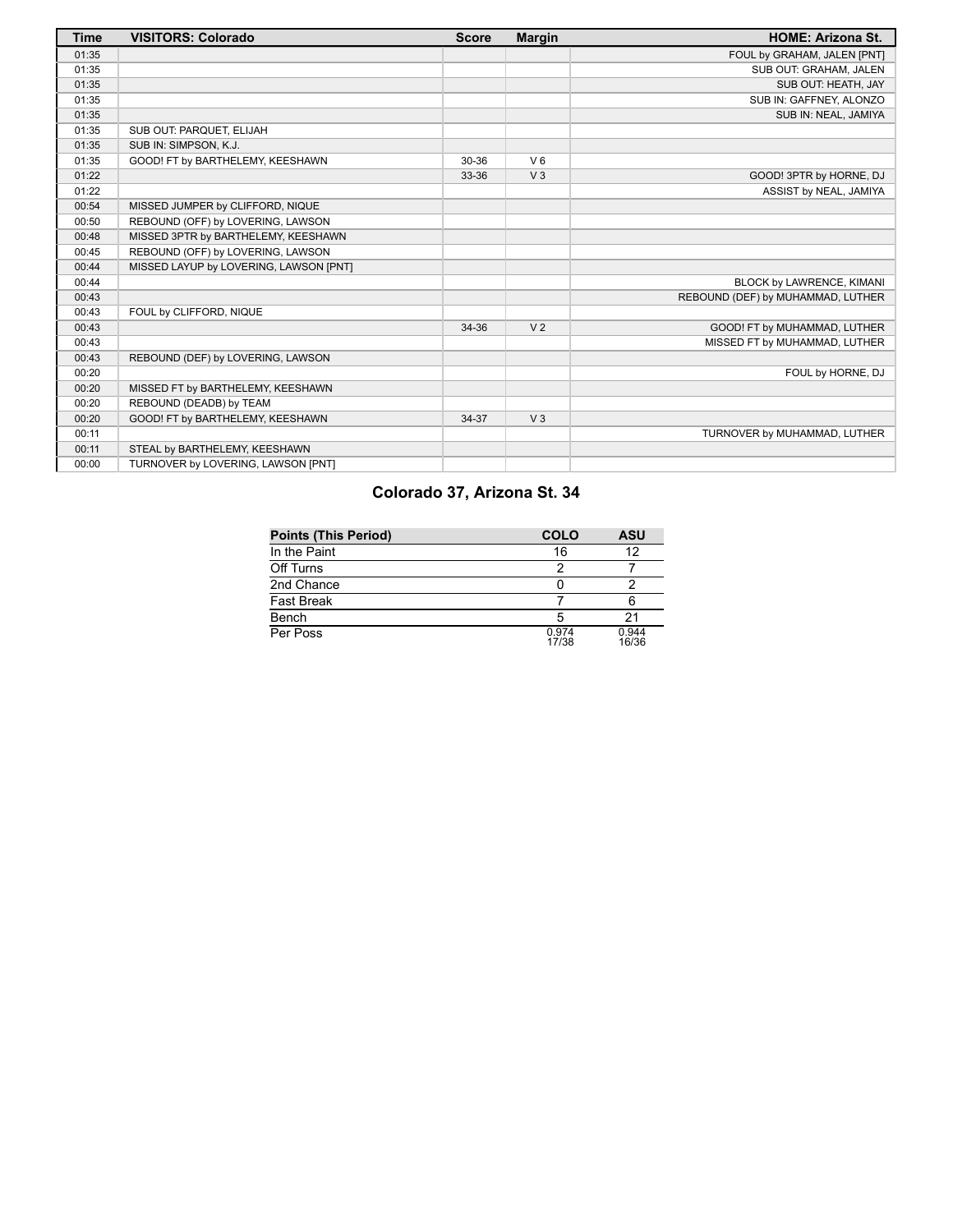### **Official Box Score Colorado vs Arizona St. Second Half Statistics Only January 16, 2022 at Desert Financial Arena**



# **Colorado 38**

| No. | Player                | S | <b>Pts</b>    | <b>FG</b> | 3FG      | <b>FT</b> | <b>OR</b> | DR | TR.            | PF | A                     | TO       | <b>B</b> lk | Stl                  | Min      | $+/-$          |
|-----|-----------------------|---|---------------|-----------|----------|-----------|-----------|----|----------------|----|-----------------------|----------|-------------|----------------------|----------|----------------|
| 03  | BARTHELEMY, KEESHAWN  | G |               | $1 - 4$   | $1 - 3$  | $4-6$     | 0         | 5  | 5              | 0  | 3                     | $\Omega$ | 0           | 0                    | 11       | 8              |
| 12  | <b>WALKER, JABARI</b> | F | 9             | $3 - 7$   | $1 - 1$  | $2 - 2$   |           | 5  | 6              |    | 0                     |          | 0           | $\mathbf{0}$         | 12       | 8              |
| 21  | <b>BATTEY, EVAN</b>   | F | 5             | 2-5       | $1 - 2$  | $0 - 0$   | 1         |    | 2              |    | 2                     | 0        | 0           | 0                    | 18       | 13             |
| 23  | DA SILVA, TRISTAN     | F | 3             | $1 - 3$   | $1 - 2$  | $0 - 0$   | 2         |    | 3              | 2  | $\Omega$              |          | 1           | $\Omega$             | 10       | 8              |
| 24  | PARQUET, ELIJAH       | G | 0             | $0 - 3$   | $0 - 3$  | $0 - 0$   | $\Omega$  | 0  | 0              | 0  | 0                     | 0        | 0           | 0                    | 17       | 11             |
| 00  | O'BRIEN, LUKE         | G | $\mathcal{P}$ | $0 - 1$   | $0 - 0$  | $2 - 2$   |           |    | $\overline{2}$ | 1  |                       | $\Omega$ | 1           | $\Omega$             | 5        | $\overline{4}$ |
| 01  | HAMMOND III, JULIAN   | G | $\Omega$      | $0 - 0$   | $0 - 0$  | $0 - 0$   | $\Omega$  | 0  | 0              | 0  | $\Omega$              | 0        | 0           | $\Omega$             | $\Omega$ | $\mathbf{0}$   |
| 02  | SIMPSON, K.J.         | G | 7             | $2 - 2$   | $1 - 1$  | $2 - 2$   | 0         |    |                |    | $\mathbf{2}^{\prime}$ | 3        | 0           | $\mathbf{2}^{\circ}$ | 12       | 11             |
| 32  | CLIFFORD, NIQUE       | G | 5             | $2 - 3$   | 1-1      | $0 - 0$   | 1         | 4  | 5              | 0  | 0                     | 0        | 2           | $\mathbf{0}$         | 14       | 12             |
| 34  | LOVERING, LAWSON      | C | 0             | $0 - 0$   | $0 - 0$  | $0 - 0$   | $\Omega$  | 0  | 0              | 0  | $\Omega$              | 0        | 0           | $\Omega$             | $\Omega$ | $\mathbf{0}$   |
|     | <b>TEAM</b>           |   |               | $0 - 0$   |          |           | $\Omega$  | 0  | 0              | 0  |                       | 0        |             |                      |          |                |
|     | <b>TOTALS</b>         |   | 38            | $11 - 28$ | $6 - 13$ | $10 - 12$ | 6         | 18 | 24             | 6  | 8                     | 5        | 4           | $\mathcal{P}$        | 99       |                |

| <b>Shooting By Period</b><br>Period | FG        | FG%   | 3FG       | 3FG%  | <b>FT</b> | FT%   | Last FG Half: COLO - |
|-------------------------------------|-----------|-------|-----------|-------|-----------|-------|----------------------|
| 2nd Half                            | $11 - 28$ | 39%   | $6-13$    | 46%   | $10-12$   | 83%   |                      |
| Game                                | 25-58     | 43.1% | $10 - 25$ | 40.0% | $15 - 22$ | 68.2% |                      |

# **Arizona St. 23**

| No. | Plaver                  | S  | <b>Pts</b>    | <b>FG</b> | 3FG      | <b>FT</b> | <b>OR</b> | DR      | TR | PF | A        | TO           | <b>Blk</b> | Stl      | Min | $+/-$ |
|-----|-------------------------|----|---------------|-----------|----------|-----------|-----------|---------|----|----|----------|--------------|------------|----------|-----|-------|
| 00  | HORNE, DJ               | G  | 2             | 1-4       | $0 - 1$  | $0-0$     | 0         |         |    |    |          |              | 0          |          | 17  | $-13$ |
| 03  | <b>JACKSON, MARREON</b> | G  | 2             | 1-3       | $0 - 2$  | $0 - 0$   | 0         |         |    | 0  | $\Omega$ |              | 0          | 0        | 12  | $-7$  |
| 04  | LAWRENCE, KIMANI        | F  | 2             | $1 - 3$   | $0 - 0$  | $0-0$     | $\Omega$  |         |    |    |          | <sup>0</sup> | 0          |          | 11  | $-7$  |
| 05  | HEATH, JAY              | G  | 10            | $3 - 5$   | $2 - 4$  | $2 - 2$   | 0         | 2       | 2  |    |          |              | 0          |          | 16  | $-14$ |
| 32  | GAFFNEY, ALONZO         | F  | 0             | $0 - 1$   | $0 - 1$  | $0-0$     | 0         | 2       | 2  | 3  | $\Omega$ | 0            | 0          | 0        | 9   | $-4$  |
| 01  | MUHAMMAD, LUTHER        | G  | $\mathcal{P}$ | $1 - 4$   | $0 - 1$  | $0 - 0$   | 0         |         |    |    | $\Omega$ | 0            | 0          |          | 11  | -9    |
| 02  | <b>GRAHAM, JALEN</b>    | F. | 5             | $2 - 8$   | $0 - 1$  | $1 - 2$   |           | 3       | 4  |    |          |              | 0          | 0        | 11  | $-11$ |
| 14  | <b>BOAKYE, ENOCH</b>    | C  | 0             | $0 - 0$   | $0 - 0$  | $0 - 0$   | 0         |         |    | 0  | $\Omega$ | 0            | 0          | 0        | 9   | -8    |
| 55  | NEAL, JAMIYA            | F  | 0             | $0 - 1$   | $0 - 0$  | $0 - 0$   | $\Omega$  | 0       | 0  |    |          | 0            | 0          | $\Omega$ | 3   | $-2$  |
|     | TEAM                    |    |               | $0 - 0$   |          |           |           | 0       | 1  | 0  |          | 0            |            |          |     |       |
|     | <b>TOTALS</b>           |    | 23            | $9 - 29$  | $2 - 10$ | $3 - 4$   | 2         | $12 \,$ | 14 | 9  |          | 4            | n          | 4        | 99  |       |

| <b>Shooting By Period</b> |          |       |          |            |           |       | Last . |
|---------------------------|----------|-------|----------|------------|-----------|-------|--------|
| Period                    | FG       | FG%   | 3FG      | 3FG%       |           | FT%   |        |
| 2nd Half                  | $9 - 29$ | 31%   | $2 - 10$ | <b>20%</b> | 3-4       | 75%   |        |
| Game                      | 20-59    | 33.9% | $5-21$   | 23.8%      | $12 - 15$ | 80.0% |        |

*Last FG Half:* ASU -

| Game Notes:                                                             | <b>Score</b> | 1st | 2 <sub>nd</sub> | TOT | <b>Points (This Period)</b> | <b>COLO</b>    | ASU            |
|-------------------------------------------------------------------------|--------------|-----|-----------------|-----|-----------------------------|----------------|----------------|
| Officials: Michael Greenstein, Deron White, Marques<br><b>Pettigrew</b> | <b>COLO</b>  | 37  | 38              | 75  | In the Paint                |                | 10             |
| Attendance: 7548                                                        | ASU          | 34  | 23              | 57  | Off Turns                   |                |                |
|                                                                         |              |     |                 |     | 2nd Chance                  |                |                |
| Start Time: 03:00 AM<br>Conference Game:                                |              |     |                 |     | <b>Fast Break</b>           |                |                |
|                                                                         |              |     |                 |     | Bench                       | 14             |                |
|                                                                         |              |     |                 |     | Per Poss                    | l.188<br>16/32 | 0.676<br>11/34 |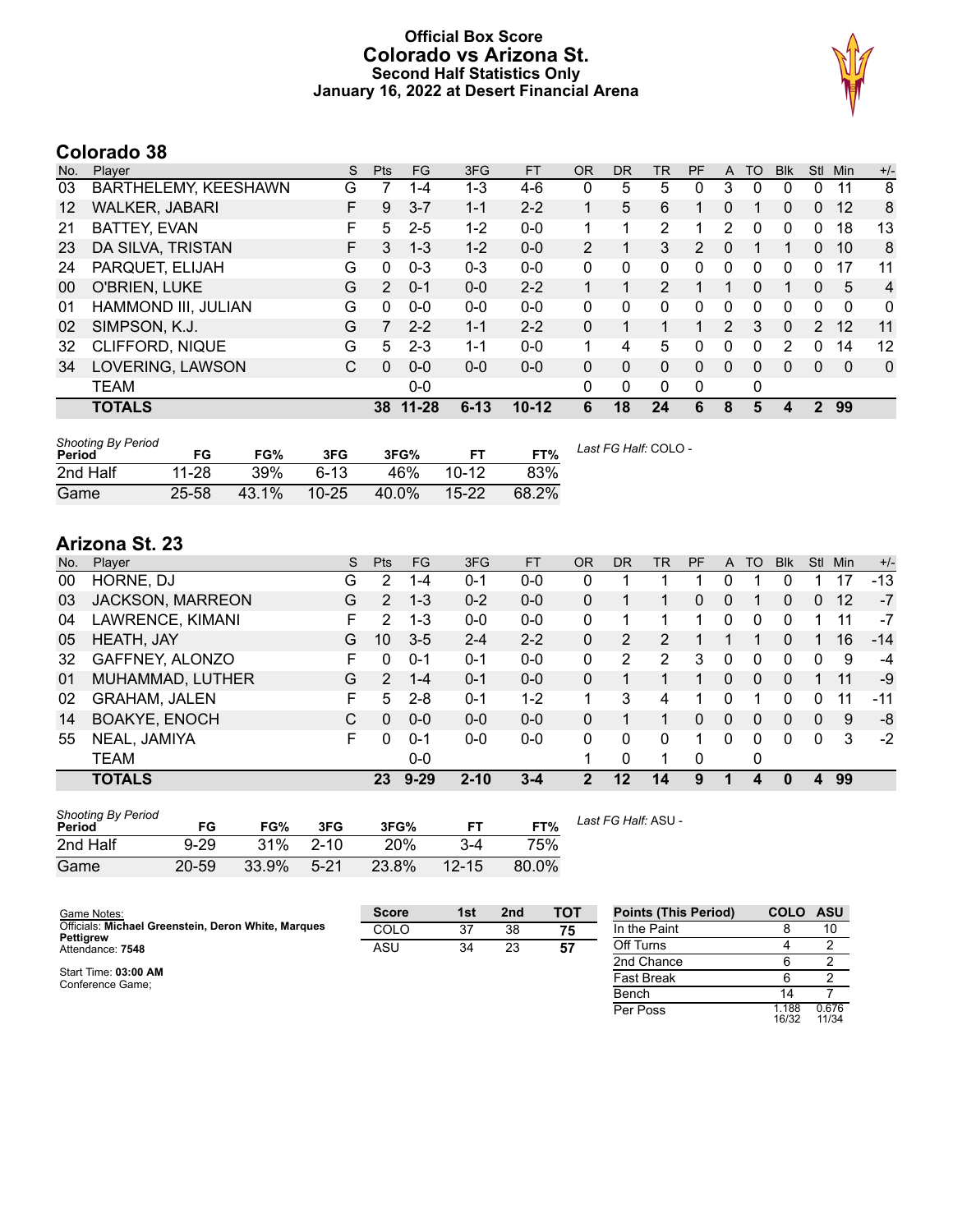#### **Official Play-By-Play Colorado vs Arizona St. Second Half January 16, 2022 at Desert Financial Arena**



#### **Period 2**

<mark>Starters:</mark><br>Colorado: 3 BARTHELEMY,KEESHAWN (G); 12 WALKER,JABARI (F); 21 BATTEY,EVAN (F); 23 DA SILVA,TRISTAN (F); 24 PARQUET,ELIJAH (G);<br>**Arizona St.**: 0 HORNE,DJ (G); 3 JACKSON,MARREON (G); 4 LAWRENCE,KIMANI (F); 5 HEAT

| Time           | <b>VISITORS: Colorado</b>                   | <b>Score</b>   | <b>Margin</b>  | <b>HOME: Arizona St.</b>               |
|----------------|---------------------------------------------|----------------|----------------|----------------------------------------|
| 20:00          |                                             |                |                | SUB OUT: MUHAMMAD, LUTHER              |
| 20:00          |                                             |                |                | SUB OUT: NEAL, JAMIYA                  |
| 20:00          |                                             |                |                | SUB IN: JACKSON, MARREON               |
| 20:00          |                                             |                |                | SUB IN: HEATH, JAY                     |
| 20:00          | SUB OUT: O'BRIEN, LUKE                      |                |                |                                        |
| 20:00          | SUB OUT: SIMPSON, K.J.                      |                |                |                                        |
| 20:00          | SUB OUT: CLIFFORD, NIQUE                    |                |                |                                        |
| 20:00          | SUB OUT: LOVERING, LAWSON                   |                |                |                                        |
| 20:00          | SUB IN: WALKER, JABARI                      |                |                |                                        |
| 20:00          | SUB IN: BATTEY, EVAN                        |                |                |                                        |
| 20:00          | SUB IN: DA SILVA, TRISTAN                   |                |                |                                        |
| 20:00          | SUB IN: PARQUET, ELIJAH                     |                |                |                                        |
| 19:34          |                                             |                |                | MISSED 3PTR by HORNE, DJ               |
| 19:30          | REBOUND (DEF) by BARTHELEMY, KEESHAWN       |                |                |                                        |
| 19:15          | MISSED 3PTR by BARTHELEMY, KEESHAWN         |                |                |                                        |
| 19:11          |                                             |                |                | REBOUND (DEF) by HEATH, JAY            |
| 19:02          |                                             |                |                | MISSED JUMPER by HORNE, DJ [PNT]       |
| 18:58          | REBOUND (DEF) by BARTHELEMY, KEESHAWN       |                |                |                                        |
| 18:50          | MISSED LAYUP by WALKER, JABARI [PNT]        |                |                |                                        |
| 18:45          | REBOUND (OFF) by WALKER, JABARI             |                |                |                                        |
| 18:45          | GOOD! LAYUP by WALKER, JABARI               | 34-39          | V <sub>5</sub> |                                        |
| 18:32          | FOUL by WALKER, JABARI [PNT]                |                |                |                                        |
| 18:24          |                                             | 36-39          | $V_3$          | GOOD! JUMPER by HORNE, DJ              |
| 18:24          |                                             |                |                | ASSIST by HEATH, JAY                   |
| 17:54          |                                             |                |                | FOUL by GAFFNEY, ALONZO [PNT]          |
| 17:45          | MISSED LAYUP by WALKER, JABARI              |                |                |                                        |
| 17:42          |                                             |                |                | REBOUND (DEF) by LAWRENCE, KIMANI      |
| 17:36          |                                             |                |                | MISSED JUMPER by HORNE, DJ             |
| 17:31          | REBOUND (DEF) by WALKER, JABARI             |                |                |                                        |
| 17:28          |                                             |                |                | FOUL by GAFFNEY, ALONZO [PNT]          |
| 17:28          | GOOD! FT by BARTHELEMY, KEESHAWN [FB]       | 36-40          | V <sub>4</sub> |                                        |
| 17:28          |                                             |                |                | SUB OUT: GAFFNEY, ALONZO               |
| 17:28          |                                             |                |                | SUB IN: GRAHAM, JALEN                  |
| 17:28          | GOOD! FT by BARTHELEMY, KEESHAWN [FB]       | 36-41          | V <sub>5</sub> |                                        |
| 17:08          |                                             |                |                | MISSED JUMPER by LAWRENCE, KIMANI      |
| 17:05          | REBOUND (DEF) by WALKER, JABARI             |                |                |                                        |
| 16:58          | GOOD! 3PTR by WALKER, JABARI                | 36-44          | V8             |                                        |
| 16:58          | ASSIST by BARTHELEMY, KEESHAWN              |                | $V_6$          |                                        |
| 16:41<br>16:23 |                                             | 38-44<br>38-47 | V <sub>9</sub> | GOOD! LAYUP by HEATH, JAY              |
| 16:23          | GOOD! 3PTR by DA SILVA, TRISTAN             |                |                |                                        |
| 16:02          | ASSIST by BARTHELEMY, KEESHAWN              | 40-47          | V <sub>7</sub> | GOOD! JUMPER by JACKSON, MARREON [PNT] |
| 15:57          | <b>TIMEOUT MEDIA</b>                        |                |                |                                        |
| 15:57          |                                             |                |                | SUB OUT: JACKSON, MARREON              |
| 15:57          |                                             |                |                | SUB OUT: LAWRENCE, KIMANI              |
| 15:57          |                                             |                |                | SUB IN: MUHAMMAD, LUTHER               |
| 15:57          |                                             |                |                | SUB IN: BOAKYE, ENOCH                  |
| 15:57          | SUB OUT: WALKER, JABARI                     |                |                |                                        |
| 15:57          | SUB IN: CLIFFORD, NIQUE                     |                |                |                                        |
| 15:39          | MISSED JUMPER by BATTEY, EVAN [PNT]         |                |                |                                        |
| 15:36          |                                             |                |                | REBOUND (DEF) by GRAHAM, JALEN         |
| 15:19          |                                             |                |                | MISSED LAYUP by GRAHAM, JALEN [PNT]    |
| 15:19          | BLOCK by DA SILVA, TRISTAN                  |                |                |                                        |
| 15:15          | REBOUND (DEF) by BATTEY, EVAN               |                |                |                                        |
| 15:09          | MISSED JUMPER by BARTHELEMY, KEESHAWN [PNT] |                |                |                                        |
| 15:06          |                                             |                |                | REBOUND (DEF) by GRAHAM, JALEN         |
| 15:06          |                                             |                |                | TURNOVER by GRAHAM, JALEN              |
| 15:06          | SUB OUT: BARTHELEMY, KEESHAWN               |                |                |                                        |
| 15:06          | SUB IN: SIMPSON, K.J.                       |                |                |                                        |
| 14:49          | MISSED JUMPER by CLIFFORD, NIQUE            |                |                |                                        |
| 14:45          | REBOUND (OFF) by BATTEY, EVAN               |                |                |                                        |
| 14:43          | MISSED 3PTR by PARQUET, ELIJAH              |                |                |                                        |
| 14:39          | REBOUND (OFF) by DA SILVA, TRISTAN          |                |                |                                        |
| 14:32          | TURNOVER by DA SILVA, TRISTAN [PNT]         |                |                |                                        |
| 14:32          |                                             |                |                | STEAL by HEATH, JAY                    |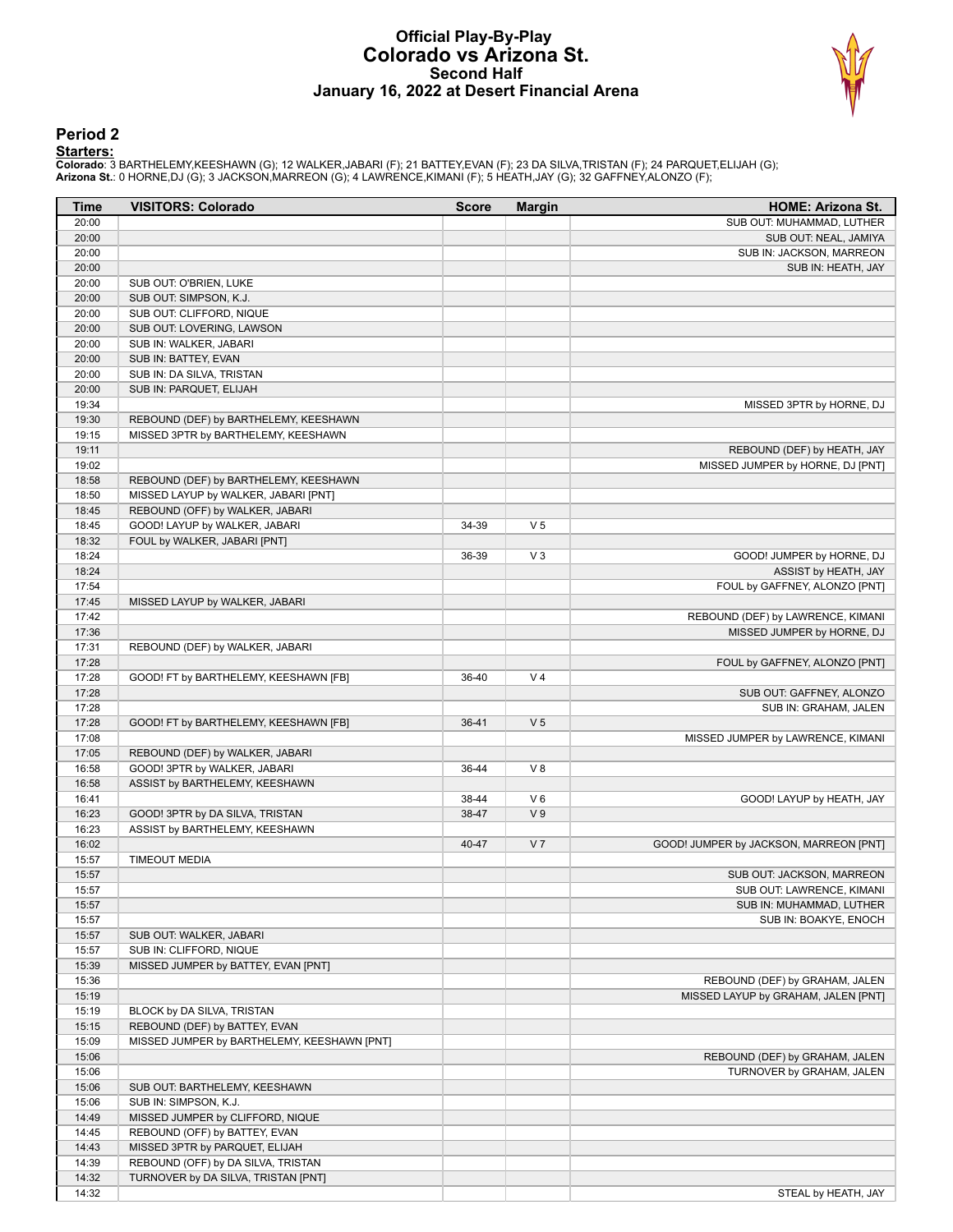| Time           | <b>VISITORS: Colorado</b>                                          | <b>Score</b> | <b>Margin</b>             | <b>HOME: Arizona St.</b>                        |
|----------------|--------------------------------------------------------------------|--------------|---------------------------|-------------------------------------------------|
| 14:27          | FOUL by DA SILVA, TRISTAN                                          |              |                           |                                                 |
| 14:27          |                                                                    | 41-47        | $V_6$                     | GOOD! FT by HEATH, JAY [FB]                     |
| 14:27          |                                                                    | 42-47        | V <sub>5</sub>            | GOOD! FT by HEATH, JAY [FB]                     |
| 13:57<br>13:57 | GOOD! 3PTR by CLIFFORD, NIQUE<br>ASSIST by SIMPSON, K.J.           | 42-50        | V8                        |                                                 |
| 13:44          |                                                                    | 45-50        | V <sub>5</sub>            | GOOD! 3PTR by HEATH, JAY                        |
| 13:25          | GOOD! 3PTR by BATTEY, EVAN                                         | 45-53        | V8                        |                                                 |
| 13:25          | ASSIST by SIMPSON, K.J.                                            |              |                           |                                                 |
| 13:02          |                                                                    |              |                           | MISSED JUMPER by MUHAMMAD, LUTHER               |
| 12:57          | REBOUND (DEF) by DA SILVA, TRISTAN                                 |              |                           |                                                 |
| 12:51          | GOOD! 3PTR by SIMPSON, K.J.                                        | 45-56        | V <sub>11</sub>           |                                                 |
| 12:51          | ASSIST by BATTEY, EVAN                                             |              |                           |                                                 |
| 12:49          |                                                                    |              |                           | TIMEOUT 30SEC                                   |
| 12:49          | <b>TIMEOUT MEDIA</b>                                               |              |                           |                                                 |
| 12:49<br>12:49 |                                                                    |              |                           | SUB OUT: HORNE, DJ<br>SUB OUT: MUHAMMAD, LUTHER |
| 12:49          |                                                                    |              |                           | SUB OUT: GRAHAM, JALEN                          |
| 12:49          |                                                                    |              |                           | SUB OUT: BOAKYE, ENOCH                          |
| 12:49          |                                                                    |              |                           | SUB IN: JACKSON, MARREON                        |
| 12:49          |                                                                    |              |                           | SUB IN: LAWRENCE, KIMANI                        |
| 12:49          |                                                                    |              |                           | SUB IN: GAFFNEY, ALONZO                         |
| 12:49          |                                                                    |              |                           | SUB IN: NEAL, JAMIYA                            |
| 12:49          | SUB OUT: DA SILVA, TRISTAN                                         |              |                           |                                                 |
| 12:49          | SUB IN: O'BRIEN, LUKE                                              |              |                           |                                                 |
| 12:28          |                                                                    | 47-56        | V <sub>9</sub>            | GOOD! JUMPER by LAWRENCE, KIMANI [PNT]          |
| 12:08<br>12:00 | TURNOVER by SIMPSON, K.J.                                          |              |                           | FOUL by NEAL, JAMIYA                            |
| 12:00          |                                                                    |              |                           | STEAL by LAWRENCE, KIMANI                       |
| 11:54          |                                                                    |              |                           | MISSED 3PTR by JACKSON, MARREON                 |
| 11:51          | REBOUND (DEF) by CLIFFORD, NIQUE                                   |              |                           |                                                 |
| 11:34          | GOOD! JUMPER by BATTEY, EVAN                                       | 47-58        | $V$ 11                    |                                                 |
| 11:34          | ASSIST by O'BRIEN, LUKE                                            |              |                           |                                                 |
| 11:06          |                                                                    |              |                           | TURNOVER by JACKSON, MARREON                    |
| 11:06          | STEAL by SIMPSON, K.J.                                             |              |                           |                                                 |
| 11:00          | MISSED 3PTR by PARQUET, ELIJAH                                     |              |                           |                                                 |
| 10:55<br>10:55 | REBOUND (OFF) by CLIFFORD, NIQUE<br>GOOD! LAYUP by CLIFFORD, NIQUE | 47-60        | V <sub>13</sub>           |                                                 |
| 10:45          |                                                                    |              |                           | MISSED JUMPER by NEAL, JAMIYA [PNT]             |
| 10:45          | BLOCK by CLIFFORD, NIQUE                                           |              |                           |                                                 |
| 10:40          | REBOUND (DEF) by O'BRIEN, LUKE                                     |              |                           |                                                 |
| 10:24          | MISSED by BATTEY, EVAN [PNT]                                       |              |                           |                                                 |
| 10:20          |                                                                    |              |                           | REBOUND (DEF) by JACKSON, MARREON               |
| 10:15          |                                                                    |              |                           | MISSED 3PTR by HEATH, JAY                       |
| 10:11          | REBOUND (DEF) by CLIFFORD, NIQUE                                   |              |                           |                                                 |
| 10:01          | MISSED LAYUP by O'BRIEN, LUKE [PNT]                                |              |                           |                                                 |
| 10:00<br>10:00 | REBOUND (OFF) by O'BRIEN, LUKE                                     |              |                           | FOUL by HEATH, JAY                              |
| 10:00          | <b>TIMEOUT MEDIA</b>                                               |              |                           |                                                 |
| 10:00          | <b>TIMEOUT MEDIA</b>                                               |              |                           |                                                 |
| 10:00          |                                                                    |              |                           | SUB OUT: HEATH, JAY                             |
| 10:00          |                                                                    |              |                           | SUB OUT: GAFFNEY, ALONZO                        |
| 10:00          |                                                                    |              |                           | SUB OUT: NEAL, JAMIYA                           |
| 10:00          |                                                                    |              |                           | SUB IN: HORNE, DJ                               |
| 10:00          |                                                                    |              |                           | SUB IN: MUHAMMAD, LUTHER                        |
| 10:00          |                                                                    |              |                           | SUB IN: GRAHAM, JALEN                           |
| 10:00<br>10:00 | SUB OUT: BATTEY, EVAN<br>SUB IN: WALKER, JABARI                    |              |                           |                                                 |
| 10:00          | GOOD! FT by O'BRIEN, LUKE                                          | 47-61        | V <sub>14</sub>           |                                                 |
| 10:00          | GOOD! FT by O'BRIEN, LUKE                                          | 47-62        | V <sub>15</sub>           |                                                 |
| 09:43          |                                                                    | 49-62        | V <sub>13</sub>           | GOOD! JUMPER by MUHAMMAD, LUTHER                |
| 09:27          | MISSED LAYUP by WALKER, JABARI [PNT]                               |              |                           |                                                 |
| 09:23          |                                                                    |              |                           | REBOUND (DEF) by GRAHAM, JALEN                  |
| 09:15          |                                                                    |              |                           | MISSED LAYUP by GRAHAM, JALEN                   |
| 09:15          | BLOCK by O'BRIEN, LUKE                                             |              |                           |                                                 |
| 09:11          | REBOUND (DEF) by SIMPSON, K.J.                                     |              |                           |                                                 |
| 09:07          |                                                                    |              |                           | FOUL by LAWRENCE, KIMANI                        |
| 09:07          | GOOD! FT by WALKER, JABARI [FB]                                    | 49-63        | V <sub>14</sub><br>$V$ 15 |                                                 |
| 09:07<br>08:42 | GOOD! FT by WALKER, JABARI [FB]                                    | 49-64        |                           | MISSED LAYUP by LAWRENCE, KIMANI [PNT]          |
| 08:38          |                                                                    |              |                           | REBOUND (OFF) by GRAHAM, JALEN                  |
| 08:36          |                                                                    | 51-64        | V <sub>13</sub>           | GOOD! DUNK by GRAHAM, JALEN [PNT]               |
| 08:20          | GOOD! LAYUP by SIMPSON, K.J. [PNT]                                 | 51-66        | V <sub>15</sub>           |                                                 |
| 08:02          | FOUL by O'BRIEN, LUKE [PNT]                                        |              |                           |                                                 |
| 08:02          |                                                                    |              |                           | MISSED FT by GRAHAM, JALEN                      |
| 08:02          |                                                                    |              |                           | REBOUND (DEADB) by TEAM                         |
| 08:02          | SUB OUT: O'BRIEN, LUKE                                             |              |                           |                                                 |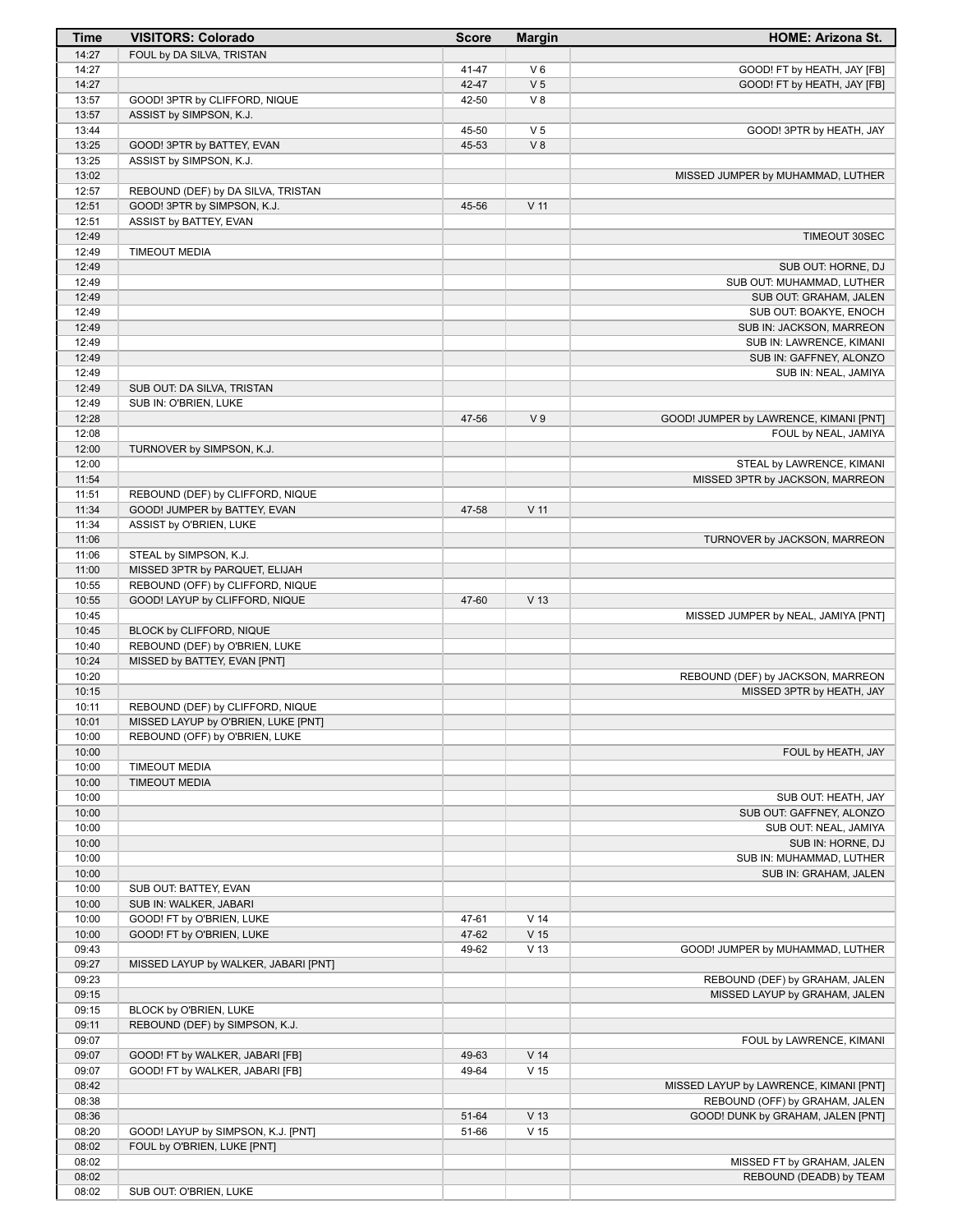| Time           | <b>VISITORS: Colorado</b>                | <b>Score</b> | <b>Margin</b>   | <b>HOME: Arizona St.</b>                              |
|----------------|------------------------------------------|--------------|-----------------|-------------------------------------------------------|
| 08:02          | SUB OUT: CLIFFORD, NIQUE                 |              |                 |                                                       |
| 08:02          | SUB IN: BATTEY, EVAN                     |              |                 |                                                       |
| 08:02          | SUB IN: DA SILVA, TRISTAN                |              |                 |                                                       |
| 08:02          |                                          | 52-66        | V <sub>14</sub> | GOOD! FT by GRAHAM, JALEN                             |
| 07:36          | MISSED JUMPER by DA SILVA, TRISTAN [PNT] |              |                 |                                                       |
| 07:33          | REBOUND (OFF) by DA SILVA, TRISTAN       |              |                 |                                                       |
| 07:30          | TURNOVER by SIMPSON, K.J. [PNT]          |              |                 |                                                       |
| 07:30          |                                          |              |                 | STEAL by MUHAMMAD, LUTHER                             |
| 07:24          | FOUL by DA SILVA, TRISTAN                |              |                 |                                                       |
| 07:24          | <b>TIMEOUT MEDIA</b>                     |              |                 |                                                       |
| 07:24          | SUB OUT: DA SILVA, TRISTAN               |              |                 |                                                       |
| 07:24          | SUB IN: CLIFFORD, NIQUE                  |              |                 |                                                       |
| 07:14          | FOUL by BATTEY, EVAN [PNT]               |              |                 |                                                       |
| 07:02          |                                          |              |                 | MISSED LAYUP by MUHAMMAD, LUTHER                      |
| 07:02          | BLOCK by CLIFFORD, NIQUE                 |              |                 |                                                       |
| 07:01          |                                          |              |                 | REBOUND (OFF) by TEAM                                 |
| 06:58          |                                          |              |                 | MISSED 3PTR by GRAHAM, JALEN                          |
| 06:55<br>06:30 | REBOUND (DEF) by WALKER, JABARI          |              |                 |                                                       |
| 06:30          | TURNOVER by SIMPSON, K.J.                |              |                 |                                                       |
| 06:08          |                                          |              |                 | STEAL by HORNE, DJ<br>MISSED JUMPER by GRAHAM, JALEN  |
| 06:07          |                                          |              |                 |                                                       |
| 06:07          | REBOUND (DEF) by WALKER, JABARI          |              |                 | FOUL by GRAHAM, JALEN                                 |
| 06:07          |                                          |              |                 | SUB OUT: MUHAMMAD, LUTHER                             |
| 06:07          |                                          |              |                 | SUB OUT: GRAHAM, JALEN                                |
| 06:07          |                                          |              |                 | SUB OUT: LAWRENCE, KIMANI                             |
| 06:07          |                                          |              |                 | SUB IN: HEATH, JAY                                    |
| 06:07          |                                          |              |                 | SUB IN: BOAKYE, ENOCH                                 |
| 06:07          |                                          |              |                 | SUB IN: GAFFNEY, ALONZO                               |
| 06:07          | SUB OUT: SIMPSON, K.J.                   |              |                 |                                                       |
| 06:07          | SUB IN: BARTHELEMY, KEESHAWN             |              |                 |                                                       |
| 06:00          | TURNOVER by WALKER, JABARI [PNT]         |              |                 |                                                       |
| 05:50          |                                          |              |                 | MISSED 3PTR by HEATH, JAY                             |
| 05:46          | REBOUND (DEF) by CLIFFORD, NIQUE         |              |                 |                                                       |
| 05:28          | MISSED 3PTR by PARQUET, ELIJAH           |              |                 |                                                       |
| 05:23          |                                          |              |                 | REBOUND (DEF) by GAFFNEY, ALONZO                      |
| 05:18          |                                          |              |                 | MISSED 3PTR by JACKSON, MARREON                       |
| 05:14          | REBOUND (DEF) by WALKER, JABARI          |              |                 |                                                       |
| 04:59          | MISSED 3PTR by BARTHELEMY, KEESHAWN      |              |                 |                                                       |
| 04:55          |                                          |              |                 | REBOUND (DEF) by HORNE, DJ                            |
| 04:39          |                                          |              |                 | MISSED 3PTR by GAFFNEY, ALONZO                        |
| 04:34          | REBOUND (DEF) by BARTHELEMY, KEESHAWN    |              |                 |                                                       |
| 04:29          |                                          |              |                 | FOUL by GAFFNEY, ALONZO [PNT]                         |
| 04:29          | MISSED FT by BARTHELEMY, KEESHAWN        |              |                 |                                                       |
| 04:29          | REBOUND (DEADB) by TEAM                  |              |                 |                                                       |
| 04:29          |                                          |              |                 | SUB OUT: JACKSON, MARREON                             |
| 04:29          |                                          |              |                 | SUB OUT: GAFFNEY, ALONZO                              |
| 04:29          |                                          |              |                 | SUB IN: MUHAMMAD, LUTHER                              |
| 04:29          |                                          |              |                 | SUB IN: GRAHAM, JALEN                                 |
| 04:29          | MISSED FT by BARTHELEMY, KEESHAWN        |              |                 |                                                       |
| 04:28          |                                          |              |                 | REBOUND (DEF) by BOAKYE, ENOCH                        |
| 04:05          |                                          |              |                 | MISSED JUMPER by GRAHAM, JALEN [PNT]                  |
| 04:01          | REBOUND (DEF) by BARTHELEMY, KEESHAWN    |              |                 |                                                       |
| 03:58          | GOOD! LAYUP by WALKER, JABARI [PNT]      | 52-68        | V <sub>16</sub> |                                                       |
| 03:58          | ASSIST by BARTHELEMY, KEESHAWN           |              |                 |                                                       |
| 03:57          | <b>TIMEOUT MEDIA</b>                     |              |                 |                                                       |
| 03:27          |                                          | 54-68        | V <sub>14</sub> | GOOD! LAYUP by GRAHAM, JALEN                          |
| 03:15          |                                          |              |                 | FOUL by MUHAMMAD, LUTHER                              |
| 03:15          | SUB OUT: PARQUET, ELIJAH                 |              |                 |                                                       |
| 03:15          | SUB IN: SIMPSON, K.J.                    |              |                 |                                                       |
| 03:15          | GOOD! FT by BARTHELEMY, KEESHAWN         | 54-69        | V <sub>15</sub> |                                                       |
| 03:15          | GOOD! FT by BARTHELEMY, KEESHAWN         | 54-70        | V <sub>16</sub> |                                                       |
| 02:55          |                                          |              |                 | MISSED JUMPER by GRAHAM, JALEN [PNT]                  |
| 02:52          | REBOUND (DEF) by CLIFFORD, NIQUE         |              |                 |                                                       |
| 02:41          | MISSED LAYUP by WALKER, JABARI           |              |                 |                                                       |
| 02:38<br>02:31 |                                          |              |                 | REBOUND (DEF) by HEATH, JAY<br>TURNOVER by HEATH, JAY |
| 02:31          | STEAL by SIMPSON, K.J.                   |              |                 |                                                       |
| 02:27          |                                          |              |                 | FOUL by HORNE, DJ [PNT]                               |
| 02:27          | GOOD! FT by SIMPSON, K.J. [FB]           | 54-71        | V 17            |                                                       |
| 02:27          |                                          |              |                 | SUB OUT: GRAHAM, JALEN                                |
| 02:27          |                                          |              |                 | SUB IN: GAFFNEY, ALONZO                               |
| 02:27          | SUB OUT: WALKER, JABARI                  |              |                 |                                                       |
| 02:27          | SUB IN: DA SILVA, TRISTAN                |              |                 |                                                       |
| 02:27          | GOOD! FT by SIMPSON, K.J. [FB]           | 54-72        | V <sub>18</sub> |                                                       |
| 02:10          |                                          |              |                 | TURNOVER by HORNE, DJ                                 |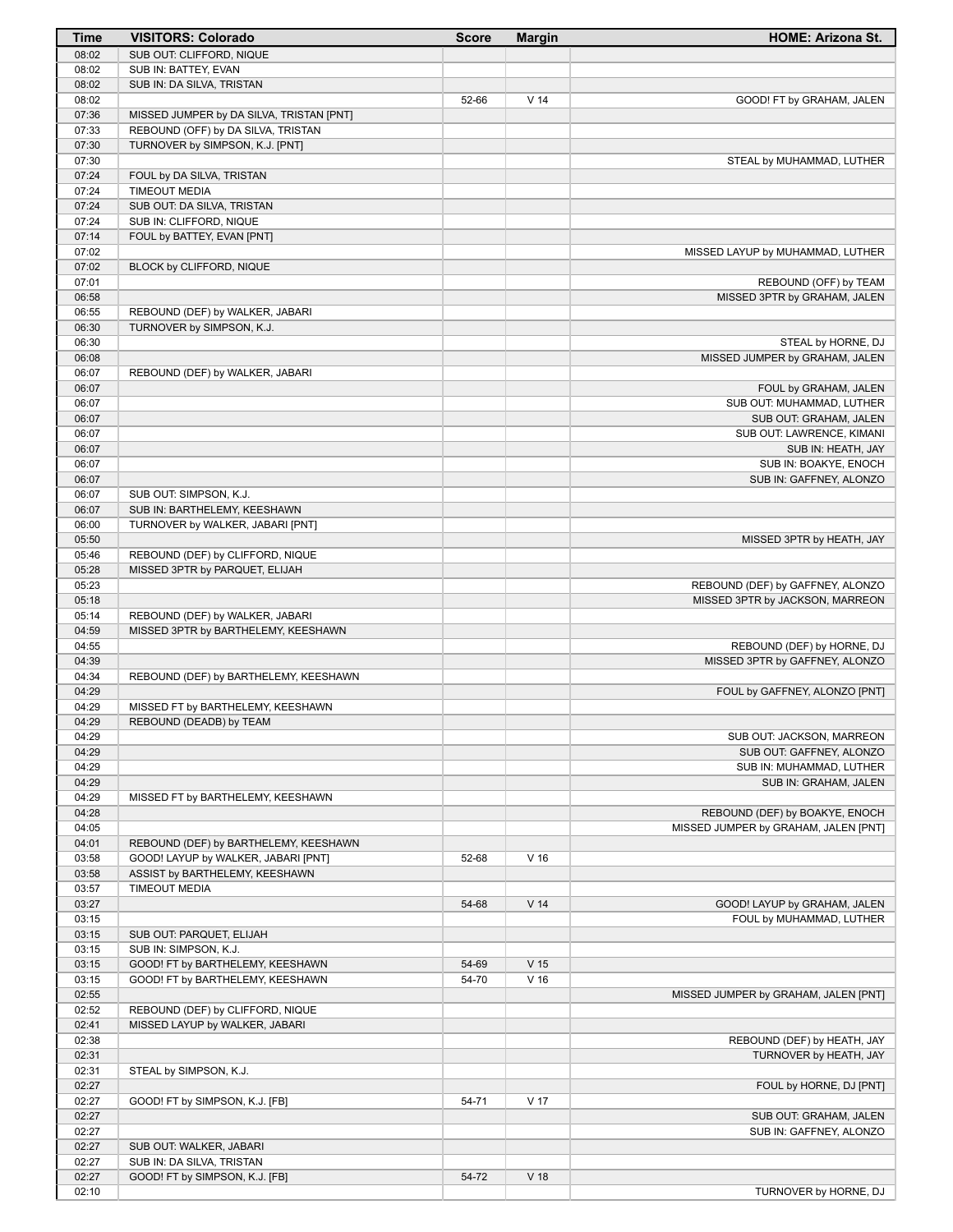| <b>Time</b> | <b>VISITORS: Colorado</b>             | <b>Score</b> | <b>Margin</b>   | <b>HOME: Arizona St.</b>          |
|-------------|---------------------------------------|--------------|-----------------|-----------------------------------|
| 01:41       | MISSED 3PTR by BATTEY, EVAN           |              |                 |                                   |
| 01:37       |                                       |              |                 | REBOUND (DEF) by GAFFNEY, ALONZO  |
| 01:34       |                                       |              |                 | MISSED 3PTR by MUHAMMAD, LUTHER   |
| 01:30       | REBOUND (DEF) by BARTHELEMY, KEESHAWN |              |                 |                                   |
| 01:02       | MISSED 3PTR by DA SILVA, TRISTAN      |              |                 |                                   |
| 00:56       |                                       |              |                 | REBOUND (DEF) by MUHAMMAD, LUTHER |
| 00:51       | FOUL by SIMPSON, K.J. [PNT]           |              |                 |                                   |
| 00:51       | SUB OUT: CLIFFORD, NIQUE              |              |                 |                                   |
| 00:51       | SUB IN: WALKER, JABARI                |              |                 |                                   |
| 00:44       |                                       | 57-72        | V <sub>15</sub> | GOOD! 3PTR by HEATH, JAY          |
| 00:16       | GOOD! 3PTR by BARTHELEMY, KEESHAWN    | 57-75        | V <sub>18</sub> |                                   |
| 00:16       | ASSIST by BATTEY, EVAN                |              |                 |                                   |

# **Colorado 75, Arizona St. 57**

| <b>Points (This Period)</b> | COLO           | ASU            |
|-----------------------------|----------------|----------------|
| In the Paint                |                | 10             |
| Off Turns                   |                |                |
| 2nd Chance                  |                |                |
| <b>Fast Break</b>           | 6              |                |
| Bench                       | 14             |                |
| Per Poss                    | 1.188<br>16/32 | 0.676<br>11/34 |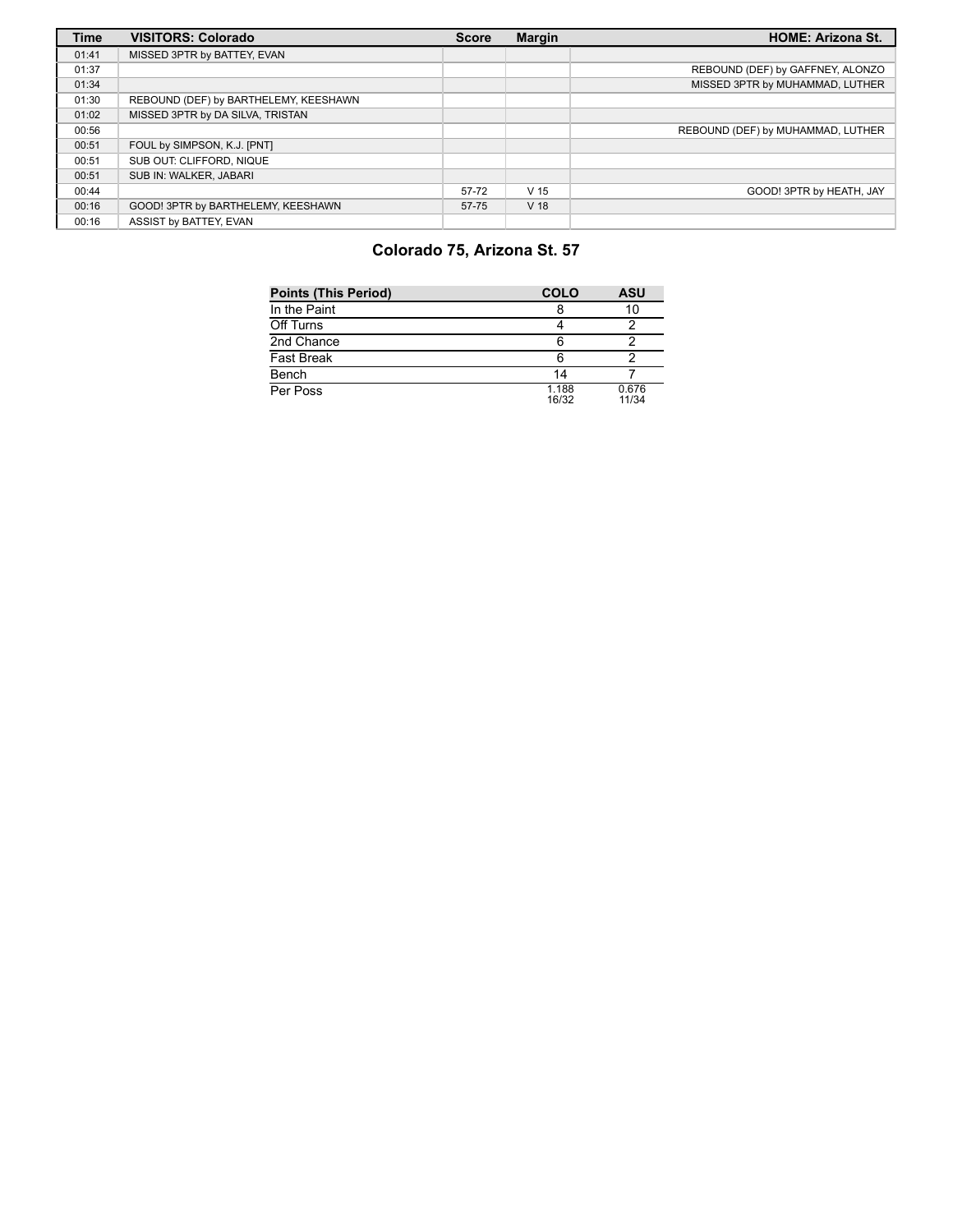#### **Official Scoring/Possession Reference Chart Colorado vs Arizona St. Period 1 January 16, 2022 at Desert Financial Arena**



**Period 1**

<mark>Starters:</mark><br>Colorado: 3 BARTHELEMY,KEESHAWN (G); 12 WALKER,JABARI (F); 21 BATTEY,EVAN (F); 23 DA SILVA,TRISTAN (F); 24 PARQUET,ELIJAH (G);<br>**Arizona St.**: 0 HORNE,DJ (G); 3 JACKSON,MARREON (G); 4 LAWRENCE,KIMANI (F); 5 HEAT

| <b>Time</b> | <b>VISITORS: Colorado</b>                        | <b>Score</b> | <b>Margin</b>   | <b>HOME: Arizona St.</b>            |
|-------------|--------------------------------------------------|--------------|-----------------|-------------------------------------|
| 19:44       | GOOD! JUMPER by WALKER, JABARI                   | $0 - 2$      | V <sub>2</sub>  |                                     |
| 18:54       | GOOD! JUMPER by WALKER, JABARI [PNT]             | $0 - 4$      | V <sub>4</sub>  |                                     |
| 18:02       | GOOD! JUMPER by WALKER, JABARI [PNT]             | $0-6$        | $V_6$           |                                     |
| 17:19       |                                                  | $3-6$        | $V_3$           | GOOD! 3PTR by HEATH, JAY [FB]       |
| 17:00       | GOOD! LAYUP by BATTEY, EVAN                      | $3-8$        | V <sub>5</sub>  |                                     |
| 16:28       | GOOD! LAYUP by BATTEY, EVAN [FB]                 | $3 - 10$     | V <sub>7</sub>  |                                     |
| 15:54       | GOOD! JUMPER by BATTEY, EVAN                     | $3 - 12$     | V <sub>9</sub>  |                                     |
| 14:51       | GOOD! 3PTR by WALKER, JABARI                     | $3 - 15$     | V <sub>12</sub> |                                     |
| 13:54       |                                                  | $5 - 15$     | $V$ 10          | GOOD! LAYUP by MUHAMMAD, LUTHER     |
| 13:19       |                                                  | $7 - 15$     | V8              | GOOD! LAYUP by GRAHAM, JALEN        |
| 12:59       | GOOD! FT by CLIFFORD, NIQUE                      | $7 - 16$     | V <sub>9</sub>  |                                     |
| 12:47       |                                                  | $10 - 16$    | $V_6$           | GOOD! 3PTR by MUHAMMAD, LUTHER      |
| 12:07       |                                                  | $12 - 16$    | V <sub>4</sub>  | GOOD! by BOAKYE, ENOCH [PNT]        |
| 11:34       |                                                  | $13 - 16$    | $V_3$           | GOOD! FT by JACKSON, MARREON [FB]   |
| 11:05       |                                                  | $15 - 16$    | V <sub>1</sub>  | GOOD! JUMPER by GRAHAM, JALEN [PNT] |
| 10:22       | GOOD! LAYUP by SIMPSON, K.J. [PNT]               | $15 - 18$    | $V_3$           |                                     |
| 09:07       | GOOD! 3PTR by DA SILVA, TRISTAN [FB]             | $15 - 21$    | $V_6$           |                                     |
| 08:29       |                                                  | $17 - 21$    | V <sub>4</sub>  | GOOD! JUMPER by HORNE, DJ [PNT]     |
| 06:19       | GOOD! 3PTR by BARTHELEMY, KEESHAWN               | 17-24        | V <sub>7</sub>  |                                     |
| 06:05       |                                                  | 19-24        | V <sub>5</sub>  | GOOD! JUMPER by MUHAMMAD, LUTHER    |
| 05:50       | GOOD! JUMPER by DA SILVA, TRISTAN [PNT]          | 19-26        | V <sub>7</sub>  |                                     |
| 05:08       | GOOD! 3PTR by DA SILVA, TRISTAN                  | 19-29        | $V$ 10          |                                     |
| 04:43       |                                                  | 20-29        | V <sub>9</sub>  | GOOD! FT by HEATH, JAY              |
| 04:43       |                                                  | 21-29        | V8              | GOOD! FT by HEATH, JAY              |
| 04:15       |                                                  | 23-29        | $V_6$           | GOOD! JUMPER by GRAHAM, JALEN       |
| 04:15       |                                                  | 24-29        | V <sub>5</sub>  | GOOD! FT by GRAHAM, JALEN           |
| 02:58       |                                                  | 25-29        | V <sub>4</sub>  | GOOD! FT by GRAHAM, JALEN           |
| 02:58       |                                                  | 26-29        | $V_3$           | GOOD! FT by GRAHAM, JALEN           |
| 02:44       |                                                  | 28-29        | V <sub>1</sub>  | GOOD! LAYUP by HORNE, DJ [FB]       |
| 02:33       | GOOD! JUMPER by BARTHELEMY, KEESHAWN<br>[FB/PNT] | 28-31        | $V_3$           |                                     |
| 02:17       |                                                  | 29-31        | V <sub>2</sub>  | GOOD! FT by GRAHAM, JALEN           |
| 02:17       |                                                  | $30 - 31$    | V <sub>1</sub>  | GOOD! FT by GRAHAM, JALEN           |
| 02:04       | GOOD! FT by CLIFFORD, NIQUE                      | 30-32        | V <sub>2</sub>  |                                     |
| 02:04       | GOOD! FT by CLIFFORD, NIQUE                      | 30-33        | $V_3$           |                                     |
| 01:35       | GOOD! LAYUP by BARTHELEMY, KEESHAWN [PNT]        | 30-35        | V <sub>5</sub>  |                                     |
| 01:35       | GOOD! FT by BARTHELEMY, KEESHAWN                 | 30-36        | $V_6$           |                                     |
| 01:22       |                                                  | 33-36        | $V_3$           | GOOD! 3PTR by HORNE, DJ             |
| 00:43       |                                                  | 34-36        | V <sub>2</sub>  | GOOD! FT by MUHAMMAD, LUTHER        |
| 00:20       | GOOD! FT by BARTHELEMY, KEESHAWN                 | 34-37        | $V_3$           |                                     |

**Colorado 37, Arizona St. 34**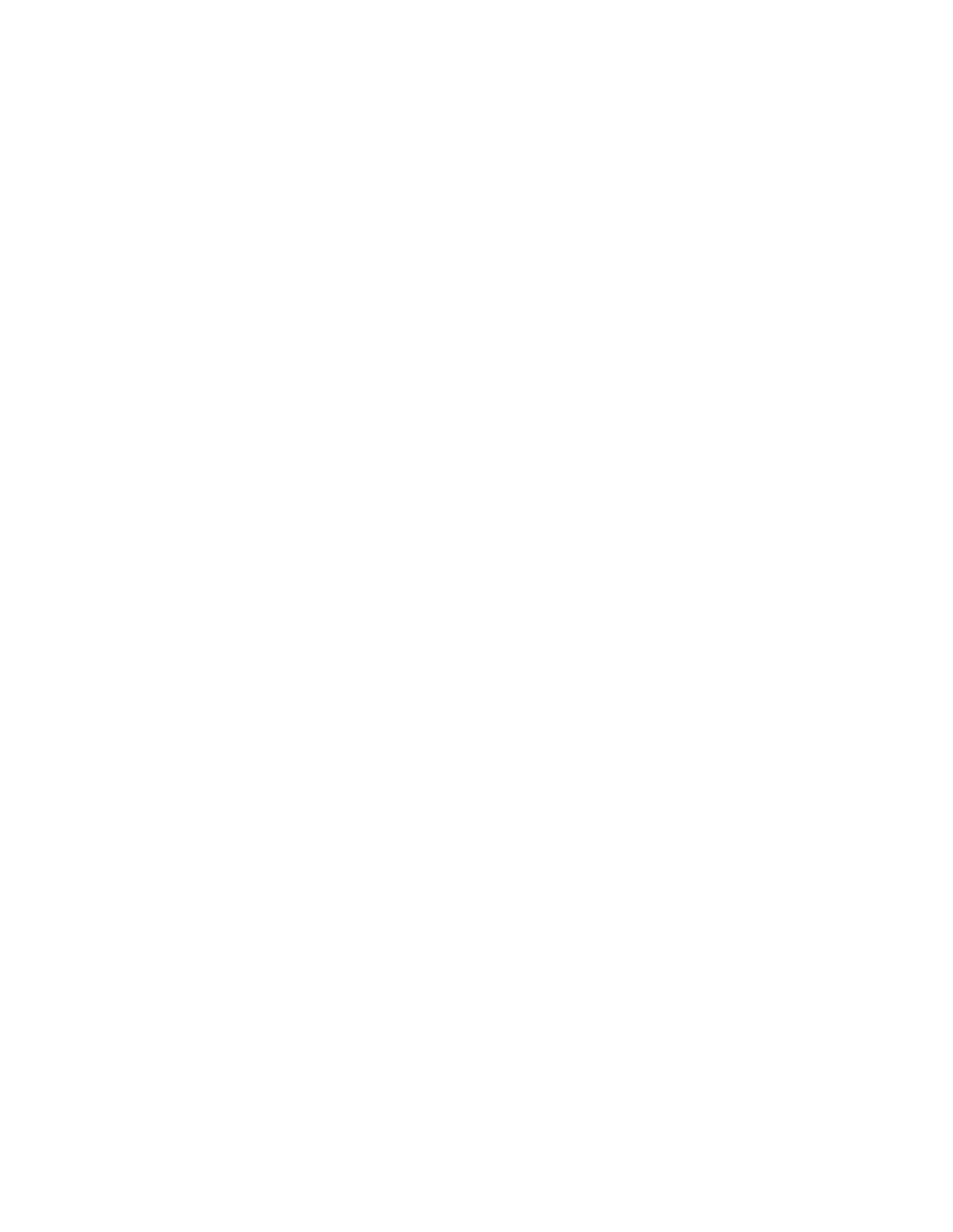#### **Official Scoring/Possession Reference Chart Colorado vs Arizona St. Period 2 January 16, 2022 at Desert Financial Arena**



#### **Period 2**

<mark>Starters:</mark><br>Colorado: 3 BARTHELEMY,KEESHAWN (G); 12 WALKER,JABARI (F); 21 BATTEY,EVAN (F); 23 DA SILVA,TRISTAN (F); 24 PARQUET,ELIJAH (G);<br>**Arizona St.**: 0 HORNE,DJ (G); 3 JACKSON,MARREON (G); 4 LAWRENCE,KIMANI (F); 5 HEAT

| <b>Time</b> | <b>VISITORS: Colorado</b>             | <b>Score</b> | <b>Margin</b>   | HOME: Arizona St.                      |
|-------------|---------------------------------------|--------------|-----------------|----------------------------------------|
| 18:45       | GOOD! LAYUP by WALKER, JABARI         | 34-39        | V5              |                                        |
| 18:24       |                                       | 36-39        | $V_3$           | GOOD! JUMPER by HORNE, DJ              |
| 17:28       | GOOD! FT by BARTHELEMY, KEESHAWN [FB] | 36-40        | V <sub>4</sub>  |                                        |
| 17:28       | GOOD! FT by BARTHELEMY, KEESHAWN [FB] | 36-41        | V <sub>5</sub>  |                                        |
| 16:58       | GOOD! 3PTR by WALKER, JABARI          | 36-44        | V8              |                                        |
| 16:41       |                                       | 38-44        | $V_6$           | GOOD! LAYUP by HEATH, JAY              |
| 16:23       | GOOD! 3PTR by DA SILVA, TRISTAN       | 38-47        | V <sub>9</sub>  |                                        |
| 16:02       |                                       | 40-47        | V <sub>7</sub>  | GOOD! JUMPER by JACKSON, MARREON [PNT] |
| 14:27       |                                       | 41-47        | $V_6$           | GOOD! FT by HEATH, JAY [FB]            |
| 14:27       |                                       | 42-47        | V <sub>5</sub>  | GOOD! FT by HEATH, JAY [FB]            |
| 13:57       | GOOD! 3PTR by CLIFFORD, NIQUE         | 42-50        | V8              |                                        |
| 13:44       |                                       | 45-50        | V <sub>5</sub>  | GOOD! 3PTR by HEATH, JAY               |
| 13:25       | GOOD! 3PTR by BATTEY, EVAN            | 45-53        | V8              |                                        |
| 12:51       | GOOD! 3PTR by SIMPSON, K.J.           | 45-56        | V <sub>11</sub> |                                        |
| 12:28       |                                       | 47-56        | V <sub>9</sub>  | GOOD! JUMPER by LAWRENCE, KIMANI [PNT] |
| 11:34       | GOOD! JUMPER by BATTEY, EVAN          | 47-58        | V <sub>11</sub> |                                        |
| 10:55       | GOOD! LAYUP by CLIFFORD, NIQUE        | 47-60        | V <sub>13</sub> |                                        |
| 10:00       | GOOD! FT by O'BRIEN, LUKE             | 47-61        | V <sub>14</sub> |                                        |
| 10:00       | GOOD! FT by O'BRIEN, LUKE             | 47-62        | V <sub>15</sub> |                                        |
| 09:43       |                                       | 49-62        | V <sub>13</sub> | GOOD! JUMPER by MUHAMMAD, LUTHER       |
| 09:07       | GOOD! FT by WALKER, JABARI [FB]       | 49-63        | V <sub>14</sub> |                                        |
| 09:07       | GOOD! FT by WALKER, JABARI [FB]       | 49-64        | V <sub>15</sub> |                                        |
| 08:36       |                                       | 51-64        | V <sub>13</sub> | GOOD! DUNK by GRAHAM, JALEN [PNT]      |
| 08:20       | GOOD! LAYUP by SIMPSON, K.J. [PNT]    | 51-66        | V <sub>15</sub> |                                        |
| 08:02       |                                       | 52-66        | V <sub>14</sub> | GOOD! FT by GRAHAM, JALEN              |
| 03:58       | GOOD! LAYUP by WALKER, JABARI [PNT]   | 52-68        | V <sub>16</sub> |                                        |
| 03:27       |                                       | 54-68        | V <sub>14</sub> | GOOD! LAYUP by GRAHAM, JALEN           |
| 03:15       | GOOD! FT by BARTHELEMY, KEESHAWN      | 54-69        | V <sub>15</sub> |                                        |
| 03:15       | GOOD! FT by BARTHELEMY, KEESHAWN      | 54-70        | V <sub>16</sub> |                                        |
| 02:27       | GOOD! FT by SIMPSON, K.J. [FB]        | 54-71        | V 17            |                                        |
| 02:27       | GOOD! FT by SIMPSON, K.J. [FB]        | 54-72        | V <sub>18</sub> |                                        |
| 00:44       |                                       | 57-72        | V <sub>15</sub> | GOOD! 3PTR by HEATH, JAY               |
| 00:16       | GOOD! 3PTR by BARTHELEMY, KEESHAWN    | 57-75        | V <sub>18</sub> |                                        |

**Colorado 75, Arizona St. 57**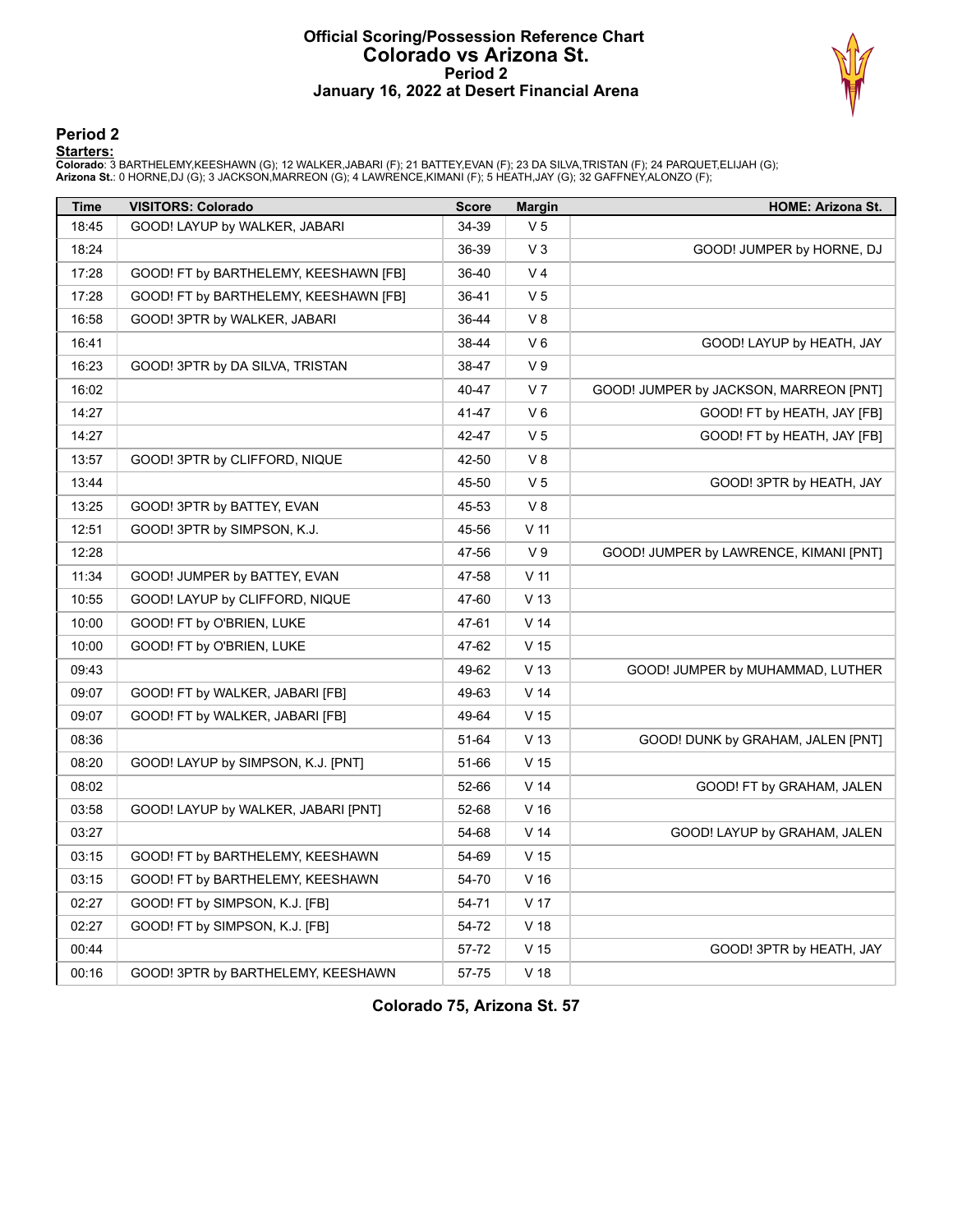#### **Official Substitutions Log Colorado vs Arizona St. Period 1 January 16, 2022 at Desert Financial Arena**

| <b>VISITORS: Colorado</b>       | Time  | <b>Score</b> | <b>HOME: Arizona St.</b>  |
|---------------------------------|-------|--------------|---------------------------|
| 3 BARTHELEMY, KEESHAWN          |       |              | 0 HORNE, DJ               |
| 12 WALKER, JABARI               |       |              | 3 JACKSON, MARREON        |
| 21 BATTEY, EVAN                 |       |              | 4 LAWRENCE, KIMANI        |
| 23 DA SILVA, TRISTAN            |       |              | 5 HEATH, JAY              |
| 24 PARQUET, ELIJAH              |       |              | 32 GAFFNEY, ALONZO        |
|                                 | 16:24 | $10-3$       | SUB OUT: JACKSON, MARREON |
|                                 | 16:24 |              | SUB OUT: LAWRENCE, KIMANI |
|                                 | 16:24 |              | SUB OUT: HEATH, JAY       |
|                                 | 16:24 |              | SUB OUT: GAFFNEY, ALONZO  |
|                                 | 16:24 |              | SUB IN: MUHAMMAD, LUTHER  |
|                                 | 16:24 |              | SUB IN: GRAHAM, JALEN     |
|                                 | 16:24 |              | SUB IN: BOAKYE, ENOCH     |
|                                 | 16:24 |              | SUB IN: NEAL, JAMIYA      |
|                                 | 13:17 | $15 - 7$     | SUB OUT: HORNE, DJ        |
|                                 | 13:17 |              | SUB IN: JACKSON, MARREON  |
| SUB OUT: 3 BARTHELEMY, KEESHAWN | 13:17 |              |                           |
| SUB OUT: 12 WALKER, JABARI      | 13:17 |              |                           |
| SUB OUT: 21 BATTEY, EVAN        | 13:17 |              |                           |
| SUB OUT: 23 DA SILVA, TRISTAN   | 13:17 |              |                           |
|                                 |       |              |                           |
| SUB IN: 0 O'BRIEN, LUKE         | 13:17 |              |                           |
| SUB IN: 2 SIMPSON, K.J.         | 13:17 |              |                           |
| SUB IN: 32 CLIFFORD, NIQUE      | 13:17 |              |                           |
| SUB IN: 34 LOVERING, LAWSON     | 13:17 |              |                           |
| SUB OUT: 24 PARQUET, ELIJAH     | 12:25 | $16-10$      |                           |
| SUB IN: 23 DA SILVA, TRISTAN    | 12:25 |              |                           |
|                                 | 11:21 | $16-13$      | SUB OUT: NEAL, JAMIYA     |
|                                 | 11:21 |              | SUB IN: HEATH, JAY        |
| SUB OUT: 0 O'BRIEN, LUKE        | 10:35 | 16-15        |                           |
| SUB OUT: 34 LOVERING, LAWSON    | 10:35 |              |                           |
| SUB IN: 12 WALKER, JABARI       | 10:35 |              |                           |
| SUB IN: 21 BATTEY, EVAN         | 10:35 |              |                           |
|                                 | 10:35 |              | SUB OUT: GRAHAM, JALEN    |
|                                 | 10:35 |              | SUB IN: LAWRENCE, KIMANI  |
|                                 | 10:05 | $18 - 15$    | SUB OUT: MUHAMMAD, LUTHER |
|                                 | 10:05 |              | SUB IN: HORNE, DJ         |
|                                 | 09:55 | 18-15        | SUB OUT: JACKSON, MARREON |
|                                 | 09:55 |              | SUB OUT: BOAKYE, ENOCH    |
|                                 | 09:55 |              | SUB IN: GAFFNEY, ALONZO   |
|                                 | 09:55 |              | SUB IN: NEAL, JAMIYA      |
|                                 | 08:50 | $21 - 15$    | SUB OUT: NEAL, JAMIYA     |
|                                 | 08:50 |              | SUB IN: MUHAMMAD, LUTHER  |
| SUB OUT: 32 CLIFFORD, NIQUE     | 08:02 | $21 - 17$    |                           |
| SUB IN: 1 HAMMOND III, JULIAN   | 08:02 |              |                           |
| SUB OUT: 2 SIMPSON, K.J.        | 06:59 | 21-17        |                           |
| SUB OUT: 21 BATTEY.EVAN         | 06:59 |              |                           |
| SUB IN: 3 BARTHELEMY, KEESHAWN  | 06:59 |              |                           |
| SUB IN: 34 LOVERING, LAWSON     | 06:59 |              |                           |
|                                 | 04:43 | 29-20        | SUB OUT: LAWRENCE, KIMANI |
|                                 | 04:43 |              | SUB OUT: GAFFNEY, ALONZO  |
|                                 |       |              |                           |
|                                 | 04:43 |              | SUB IN: GRAHAM, JALEN     |
|                                 | 04:43 |              | SUB IN: BOAKYE, ENOCH     |
| SUB OUT: 1 HAMMOND III, JULIAN  | 04:43 |              |                           |
| SUB OUT: 23 DA SILVA TRISTAN    | 04:43 |              |                           |
| SUB IN: 24 PARQUET, ELIJAH      | 04:43 |              |                           |
| SUB IN: 32 CLIFFORD, NIQUE      | 04:43 |              |                           |
|                                 | 03:13 | 29-24        | SUB OUT: BOAKYE, ENOCH    |
|                                 | 03:13 |              | SUB IN: GAFFNEY, ALONZO   |
| SUB OUT: 12 WALKER, JABARI      | 02:58 | 29-25        |                           |
| SUB IN: 0 O'BRIEN, LUKE         | 02:58 |              |                           |
|                                 | 02:04 | 31-30        | SUB OUT: GAFFNEY, ALONZO  |
|                                 | 02:04 |              | SUB IN: LAWRENCE, KIMANI  |
|                                 | 01:35 | 35-30        | SUB OUT: GRAHAM, JALEN    |
|                                 | 01:35 |              | SUB OUT: HEATH, JAY       |
|                                 | 01:35 |              | SUB IN: GAFFNEY, ALONZO   |
|                                 | 01:35 |              | SUB IN: NEAL, JAMIYA      |
| SUB OUT: 24 PARQUET, ELIJAH     | 01:35 |              |                           |
| SUB IN: 2 SIMPSON, K.J.         | 01:35 |              |                           |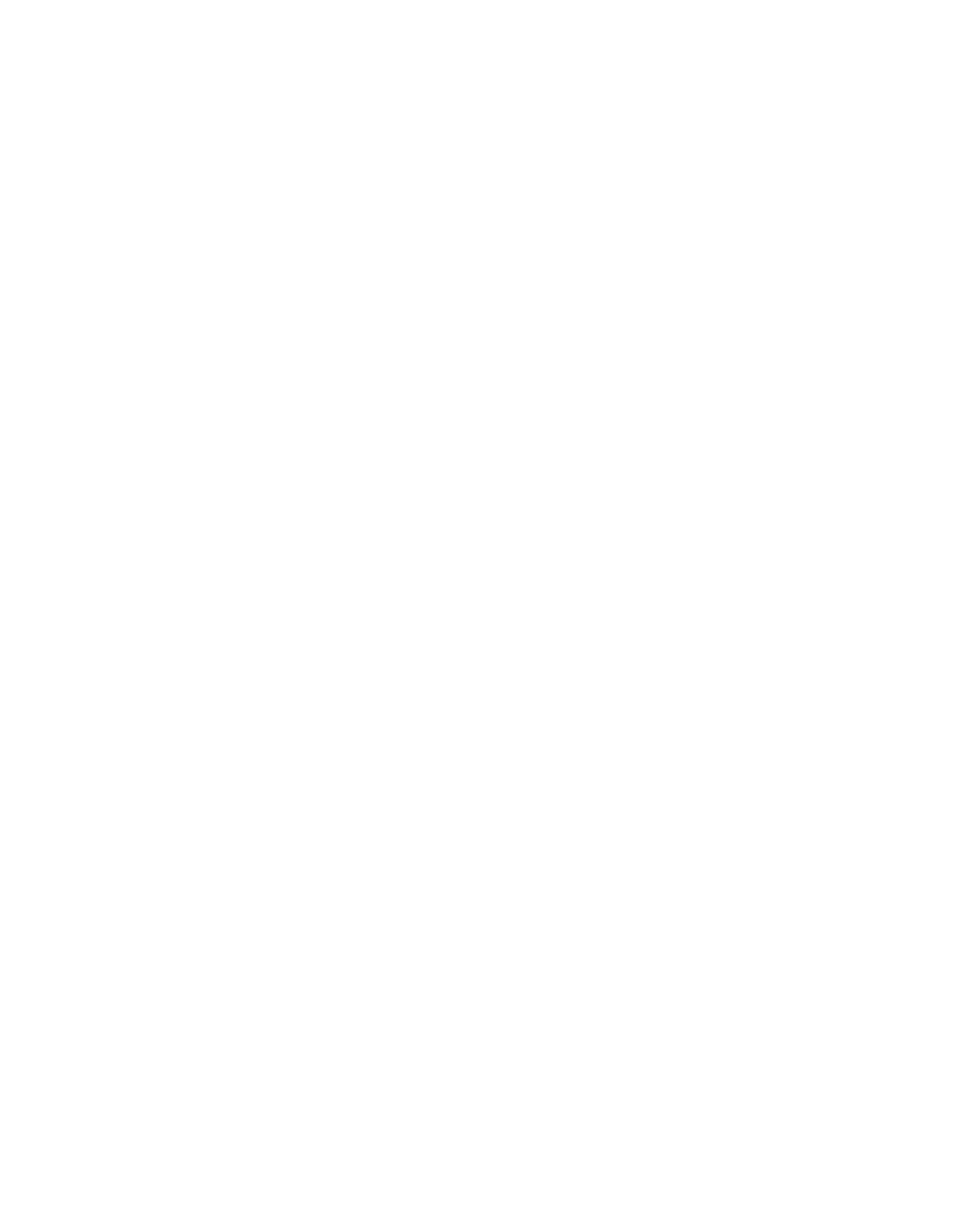#### **Official Substitutions Log Colorado vs Arizona St. Period 2 January 16, 2022 at Desert Financial Arena**

| <b>VISITORS: Colorado</b>                              | Time           | <b>Score</b> | <b>HOME: Arizona St.</b>  |
|--------------------------------------------------------|----------------|--------------|---------------------------|
| 3 BARTHELEMY, KEESHAWN                                 |                |              | 0 HORNE.DJ                |
| 12 WALKER, JABARI                                      |                |              | 3 JACKSON, MARREON        |
| 21 BATTEY, EVAN                                        |                |              | 4 LAWRENCE, KIMANI        |
| 23 DA SILVA, TRISTAN                                   |                |              | 5 HEATH, JAY              |
| 24 PARQUET, ELIJAH                                     |                |              | 32 GAFFNEY, ALONZO        |
|                                                        | 20:00          |              | SUB OUT: MUHAMMAD, LUTHER |
|                                                        | 20:00          |              | SUB OUT: NEAL, JAMIYA     |
|                                                        | 20:00          |              | SUB IN: JACKSON, MARREON  |
|                                                        | 20:00          |              | SUB IN: HEATH, JAY        |
| SUB OUT: 0 O'BRIEN, LUKE                               | 20:00          |              |                           |
| SUB OUT: 2 SIMPSON, K.J.                               | 20:00          |              |                           |
| SUB OUT: 32 CLIFFORD, NIQUE                            | 20:00          |              |                           |
| SUB OUT: 34 LOVERING, LAWSON                           | 20:00          |              |                           |
| SUB IN: 12 WALKER, JABARI<br>SUB IN: 21 BATTEY, EVAN   | 20:00<br>20:00 |              |                           |
| SUB IN: 23 DA SILVA, TRISTAN                           | 20:00          |              |                           |
| SUB IN: 24 PARQUET, ELIJAH                             | 20:00          |              |                           |
|                                                        | 17:28          | 40-36        | SUB OUT: GAFFNEY, ALONZO  |
|                                                        | 17:28          |              | SUB IN: GRAHAM, JALEN     |
|                                                        | 15:57          | 47-40        | SUB OUT: JACKSON, MARREON |
|                                                        | 15:57          |              | SUB OUT: LAWRENCE, KIMANI |
|                                                        | 15:57          |              | SUB IN: MUHAMMAD, LUTHER  |
|                                                        | 15:57          |              | SUB IN: BOAKYE, ENOCH     |
| SUB OUT: 12 WALKER, JABARI                             | 15:57          |              |                           |
| SUB IN: 32 CLIFFORD, NIQUE                             | 15:57          |              |                           |
| SUB OUT: 3 BARTHELEMY, KEESHAWN                        | 15:06          | 47-40        |                           |
| SUB IN: 2 SIMPSON, K.J.                                | 15:06          |              |                           |
|                                                        | 12:49          | 56-45        | SUB OUT: HORNE, DJ        |
|                                                        | 12:49          |              | SUB OUT: MUHAMMAD, LUTHER |
|                                                        | 12:49          |              | SUB OUT: GRAHAM, JALEN    |
|                                                        | 12:49          |              | SUB OUT: BOAKYE, ENOCH    |
|                                                        | 12:49          |              | SUB IN: JACKSON, MARREON  |
|                                                        | 12:49          |              | SUB IN: LAWRENCE, KIMANI  |
|                                                        | 12:49          |              | SUB IN: GAFFNEY, ALONZO   |
|                                                        | 12:49          |              | SUB IN: NEAL, JAMIYA      |
| SUB OUT: 23 DA SILVA, TRISTAN                          | 12:49          |              |                           |
| SUB IN: 0 O'BRIEN, LUKE                                | 12:49          |              |                           |
|                                                        | 10:00          | 60-47        | SUB OUT: HEATH, JAY       |
|                                                        | 10:00          |              | SUB OUT: GAFFNEY, ALONZO  |
|                                                        | 10:00          |              | SUB OUT: NEAL, JAMIYA     |
|                                                        | 10:00          |              | SUB IN: HORNE, DJ         |
|                                                        | 10:00          |              | SUB IN: MUHAMMAD, LUTHER  |
|                                                        | 10:00          |              | SUB IN: GRAHAM, JALEN     |
| SUB OUT: 21 BATTEY, EVAN                               | 10:00          |              |                           |
| SUB IN: 12 WALKER.JABARI                               | 10:00          |              |                           |
| SUB OUT: 0 O'BRIEN, LUKE                               | 08:02          | 66-51        |                           |
| SUB OUT: 32 CLIFFORD, NIQUE                            | 08:02          |              |                           |
| SUB IN: 21 BATTEY, EVAN                                | 08:02          |              |                           |
| SUB IN: 23 DA SILVA, TRISTAN                           | 08:02          |              |                           |
| SUB OUT: 23 DA SILVA, TRISTAN                          | 07:24          | 66-52        |                           |
| SUB IN: 32 CLIFFORD, NIQUE                             | 07:24          |              |                           |
|                                                        | 06:07          | 66-52        | SUB OUT: MUHAMMAD, LUTHER |
|                                                        | 06:07          |              | SUB OUT: GRAHAM, JALEN    |
|                                                        | 06:07          |              | SUB OUT: LAWRENCE, KIMANI |
|                                                        | 06:07          |              | SUB IN: HEATH, JAY        |
|                                                        | 06:07          |              | SUB IN: BOAKYE, ENOCH     |
|                                                        | 06:07          |              | SUB IN: GAFFNEY, ALONZO   |
| SUB OUT: 2 SIMPSON, K.J.                               | 06:07          |              |                           |
| SUB IN: 3 BARTHELEMY, KEESHAWN                         | 06:07          |              |                           |
|                                                        | 04:29          | 66-52        | SUB OUT: JACKSON, MARREON |
|                                                        | 04:29          |              | SUB OUT: GAFFNEY, ALONZO  |
|                                                        | 04:29          |              | SUB IN: MUHAMMAD, LUTHER  |
|                                                        | 04:29          |              | SUB IN: GRAHAM, JALEN     |
| SUB OUT: 24 PARQUET, ELIJAH<br>SUB IN: 2 SIMPSON, K.J. | 03:15          | 68-54        |                           |
|                                                        | 03:15<br>02:27 | 71-54        | SUB OUT: GRAHAM, JALEN    |
|                                                        | 02:27          |              | SUB IN: GAFFNEY, ALONZO   |
| SUB OUT: 12 WALKER, JABARI                             | 02:27          |              |                           |
| SUB IN: 23 DA SILVA, TRISTAN                           | 02:27          |              |                           |
|                                                        |                |              |                           |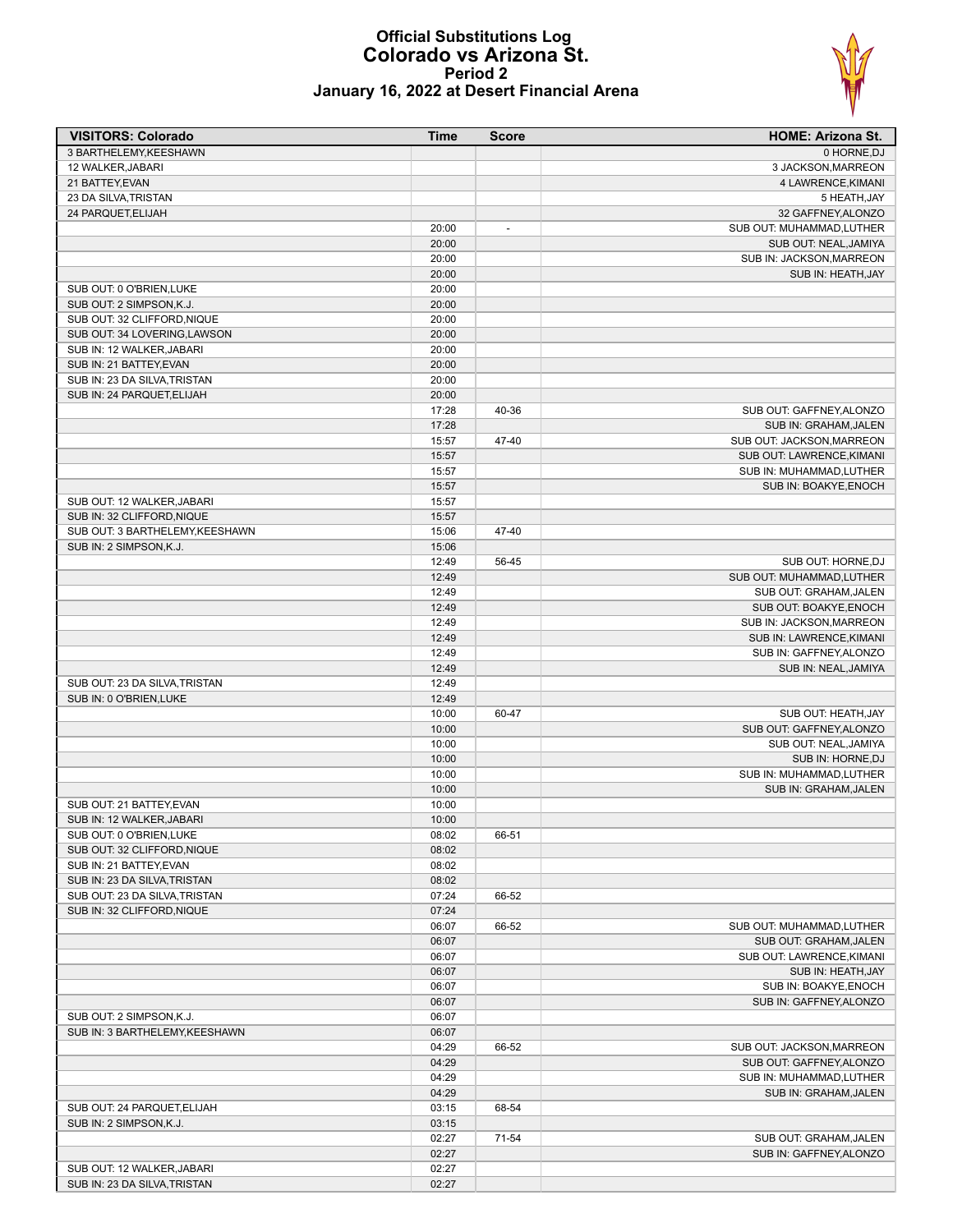| VISITORS: Colorado         | Time  | Score | <b>HOME: Arizona St.</b> |
|----------------------------|-------|-------|--------------------------|
| SUB OUT: 32 CLIFFORD.NIQUE | 00:5' | 72-54 |                          |
| SUB IN: 12 WALKER, JABARI  | 00:51 |       |                          |

## **Colorado 75, Arizona St. 57**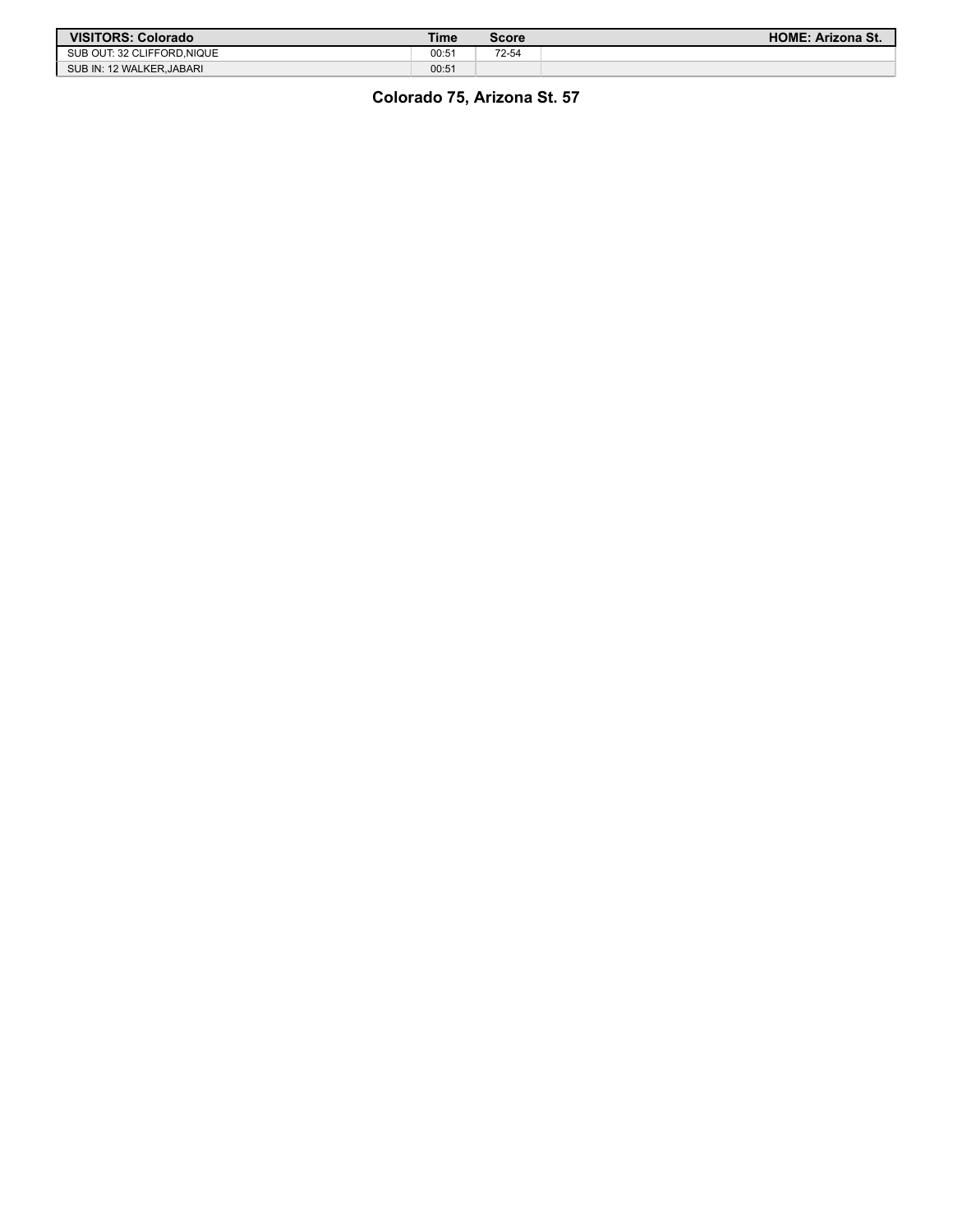### **Official Shot Chart Colorado vs Arizona St. PERIOD 1 Shots January 16, 2022 at Desert Financial Arena**





| <b>ASU: Period 1</b>     | <b>Made</b> | Att | Pct  |
|--------------------------|-------------|-----|------|
| Layups                   |             |     | 42.9 |
| Dunks                    |             |     |      |
| 2PT Field Goals          | 8           | 19  | 42.1 |
| <b>3PT Field Goals</b>   |             | 11  | 27.3 |
| <b>Total Field Goals</b> | 11          | 30  | 36.7 |

| <b>COLO: Period 1</b>    | <b>Made</b> | Att | Pct  |
|--------------------------|-------------|-----|------|
| Layups                   |             | 6   | 66.7 |
| Dunks                    |             |     | 00.0 |
| <b>2PT Field Goals</b>   | 10          | 18  | 55.6 |
| 3PT Field Goals          |             | 12  | 33.3 |
| <b>Total Field Goals</b> | 14          | 30  | 46.7 |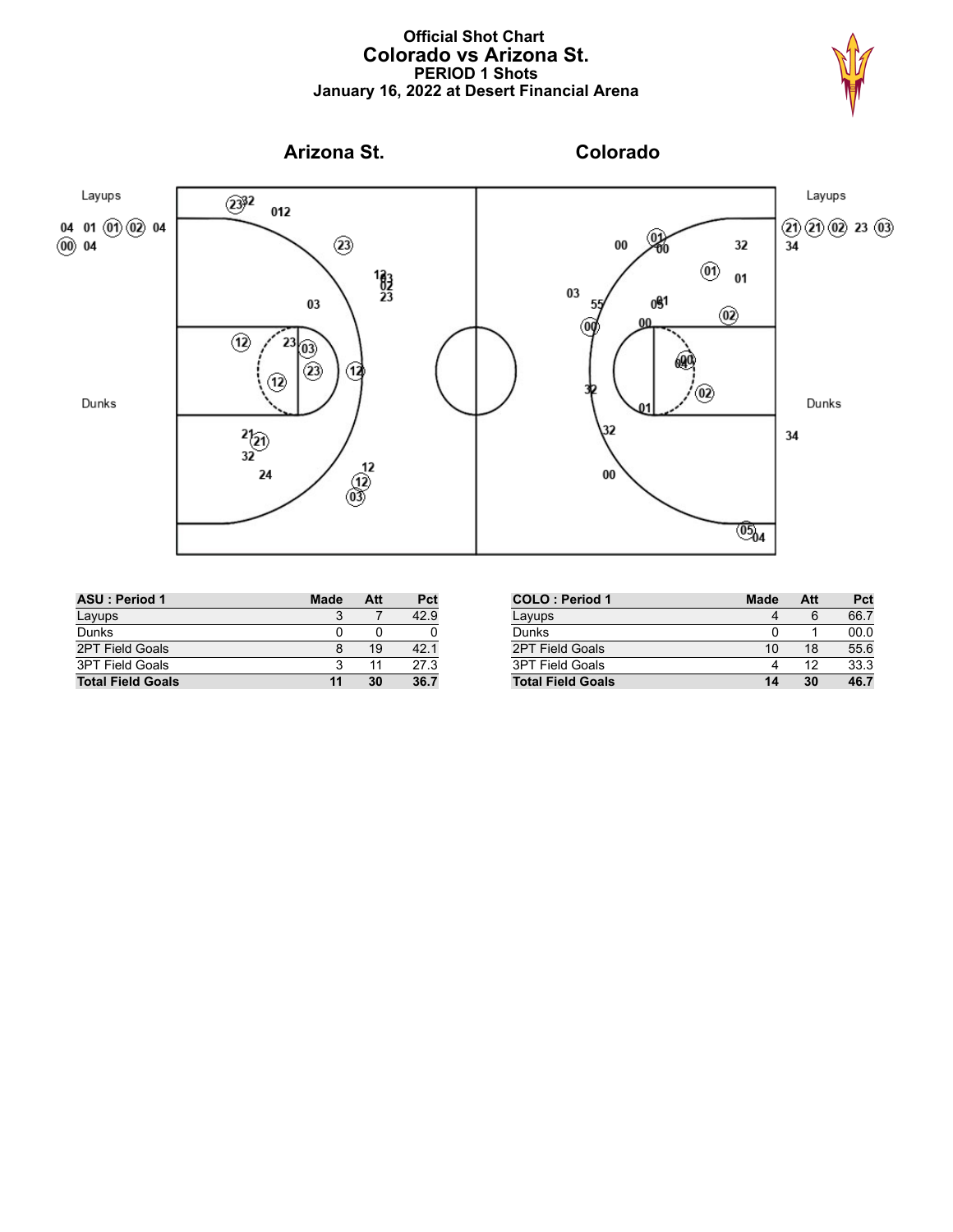### **Official Shot Chart Colorado vs Arizona St. PERIOD 2 Shots January 16, 2022 at Desert Financial Arena**





| <b>ASU: Period 2</b>     | <b>Made</b> | Att | Pct   |
|--------------------------|-------------|-----|-------|
| Layups                   |             |     | 33.3  |
| Dunks                    |             |     | 100.0 |
| 2PT Field Goals          |             | 19  | 36.8  |
| <b>3PT Field Goals</b>   |             | 10  | 20.0  |
| <b>Total Field Goals</b> | 9           | 29  | 31.0  |

| <b>COLO: Period 2</b>    | Made | Att | Pct  |
|--------------------------|------|-----|------|
| Layups                   |      | 9   | 44.4 |
| Dunks                    | O    | O   |      |
| <b>2PT Field Goals</b>   | 5    | 15  | 33.3 |
| <b>3PT Field Goals</b>   | 6    | 13  | 46.2 |
| <b>Total Field Goals</b> | 11   | 28  | 39.3 |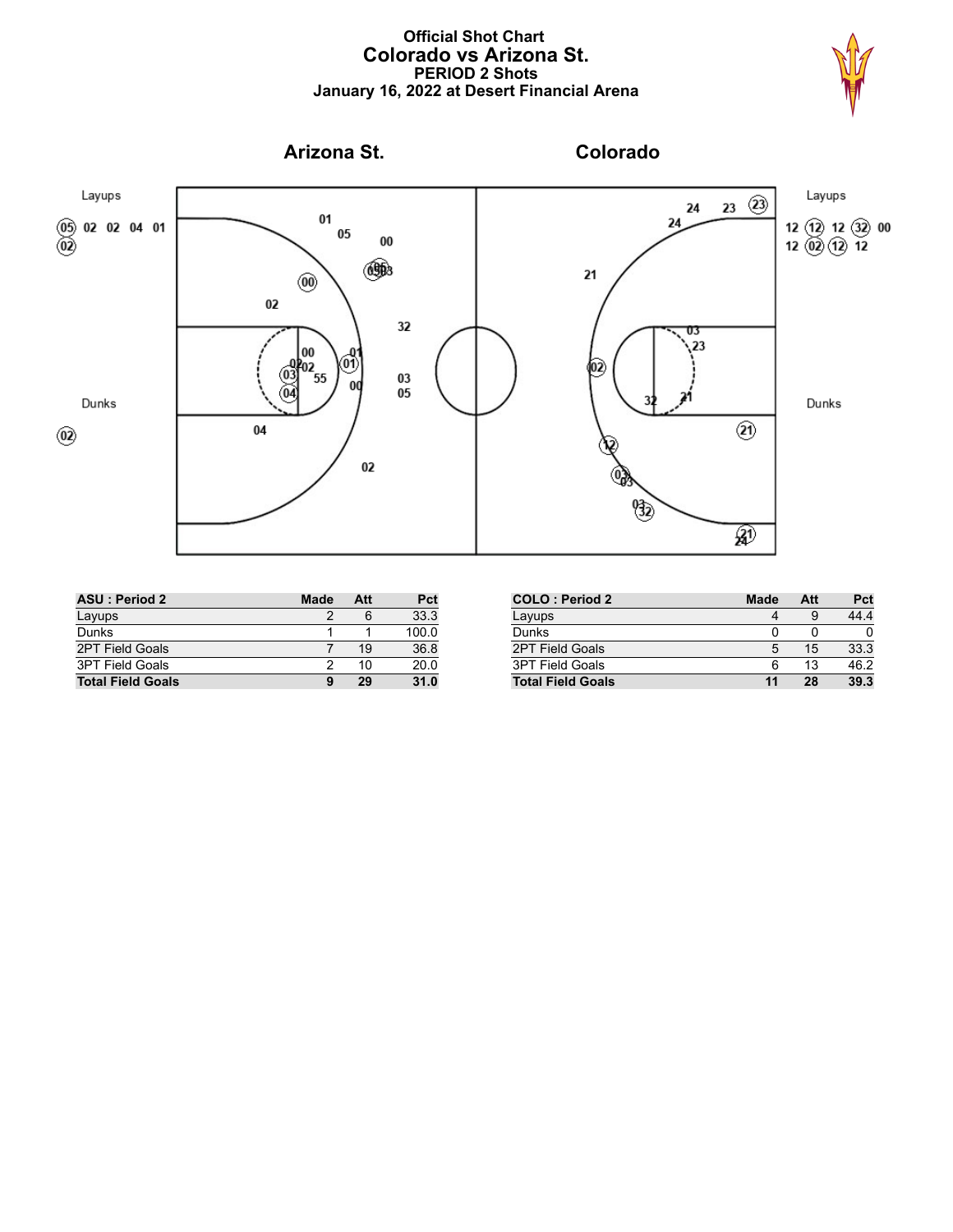### **Official Shot Chart Colorado vs Arizona St. Colorado Team Shots January 16, 2022 at Desert Financial Arena**





| <b>COLO: Period 1</b>    | <b>Made</b> | Att | Pct  |
|--------------------------|-------------|-----|------|
| Layups                   |             |     | 66.7 |
| Dunks                    |             |     | 00.0 |
| 2PT Field Goals          | 10          | 18  | 55.6 |
| <b>3PT Field Goals</b>   |             | 12  | 33.3 |
| <b>Total Field Goals</b> | 14          | 30  | 46.7 |

| <b>COLO: Period 2</b>    | <b>Made</b> | Att | Pct  |
|--------------------------|-------------|-----|------|
| Layups                   |             |     | 44.4 |
| Dunks                    |             |     |      |
| <b>2PT Field Goals</b>   | 5           | 15  | 33.3 |
| <b>3PT Field Goals</b>   | 6           | 13  | 46.2 |
| <b>Total Field Goals</b> | 11          | 28  | 39.3 |